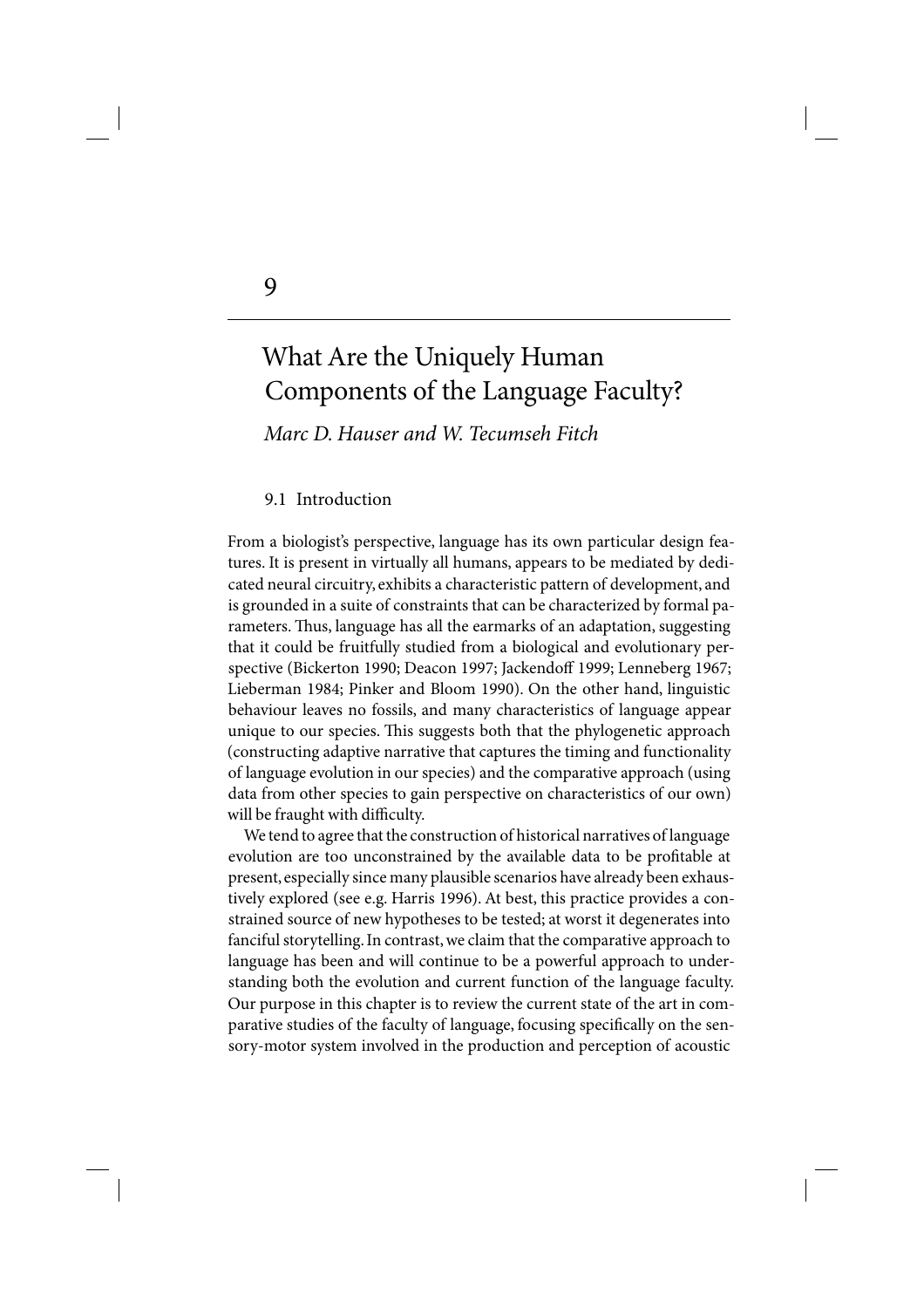signals. We show that comparative research is an extremely valuable source of information in biolinguistics, allowing us to isolate and study those componenets of the language faculty inherited from our non-human ancestors. We also point out that such work is logically necessary before claims of human uniqueness and/or language-specific evolution can be made.

Despite the wide variety of theoretical and empirical perspectives in the study of human language, everyone agrees that language is a complex entity, incorporating a variety of interacting subsystems, from neurobiological and cognitive to social and pragmatic. As a research strategy, especially one aimed at uncovering similarities and differences across species, it appears necessary first to fractionate the 'language faculty' into a set of relevant subsystems and then explore which are uniquely part of the human capacity to acquire language. It is clear that some aspects of the language faculty must be unique to our species as no other theoretical stance can account for the fact that chimpanzees raised identically to humans cannot attain full language competence, despite their impressive achievements (Savage-Rumbaugh et al. 1993). At a minimum, all the subcomponents necessary for language might be present in chimpanzees, without being adequately interconnected. More likely, we think, a number of critical systems are not fully present in chimpanzees, though a significant proportion of the necessary machinery is in place. It is also possible that most of the subsystems of language have been modified to suit language in the course of human evolution, and thus are unique in a more limited sense. From this viewpoint, the lexicon would be an exception that proves the rule. Despite its obvious homology with memory systems in non-humans, the huge number of words that every child learns dwarfs the capabilities of the most sophisticated nonhumans. This suggests that, despite a broadly shared neural basis, even the lexicon has undergone some special modifications in humans. In view of the currently available data, all of these possibilities seem at least reasonable, and a priori commitments to one viewpoint or the other seem premature.

We hope that the points made thus far are rather obvious and uncontroversial. Somewhat more controversially, we argue that the study of language must proceed by a detailed, comparative approach to each of the mechanisms contributing to language, and of their interactions and interface conditions. The most obvious reason concerns empirical research into the neural systems that contribute to language, much of which is limited to animals due to both practical and ethical considerations. To the extent that component subsystems are shared with animals, only there can we study them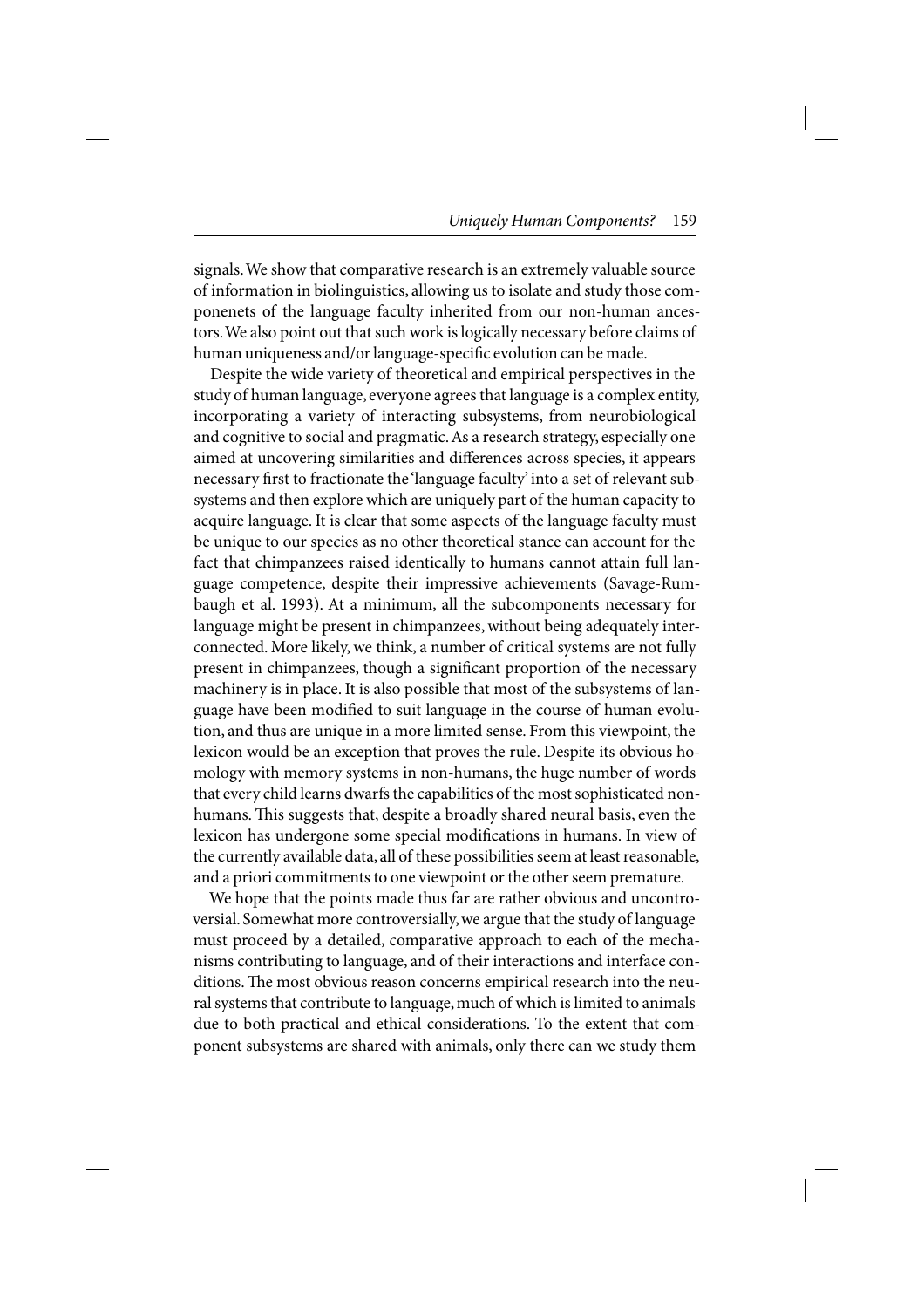with the full panoply of modern neuroscientific techniques. A second reason concerns communicative function. Language functions (among other things) as a system of communication for members of our species, although some have argued that important aspects of language did not initially evolve for communicative purposes (Hauser et al. in press). During human evolution, it was minimally necessary for the faculty of language to coexist with the extant vocal communication system. Further, the evolving language faculty probably co-opted certain aspects of the pre-existing communication system (e.g. parts of the phonetic system) for its own use. This constraint makes it important to have a clear sense of what the pre-linguistic hominid communication system was like, an understanding that can only come from the comparative study of communication. Finally, and most critically, it is logically necessary to study animals before making claims about human uniqueness, or positing that a particular subsystem or mechanism evolved 'for' language. Although this point also seems obvious to us, it has traditionally been ignored or misunderstood. In summary, animal studies are a necessary component of the biological study of the language faculty, allowing us to discover by a process of elimination those mechanisms that are unique to human language, as well as to study exhaustively those language-related mechanisms that are shared.

In this chapter we will concisely review comparative research that has specifically focused on mechanisms believed important for human language, many of which were or are posited to be uniquely human and/or specific to language. Because much of this work has focused on speech production and perception, we will focus on these areas. It is, of course, clear to us that speech and language are logically and sometimes practically separable (written and signed languages providing two clear examples) and might well have had independent evolutionary trajectories (Fitch 2000*a*). Nonetheless, all human societies use speech as the primary input/output system for language, and the constraints of the phonetic interface surely played a role in the evolution of the language faculty in its broad sense. Furthermore, the empirical grounding of speech science, combined with its measurable behavioural manifestations, has allowed the comparative study of speech and vocal production/perception to progress far beyond that of other aspects of comparative language research (e.g. syntax or semantics). This should not be taken as an indication that the comparative study of these latter topics is impossible, but simply that other research areas have lagged behind that of animal speech research. We expect that many of the same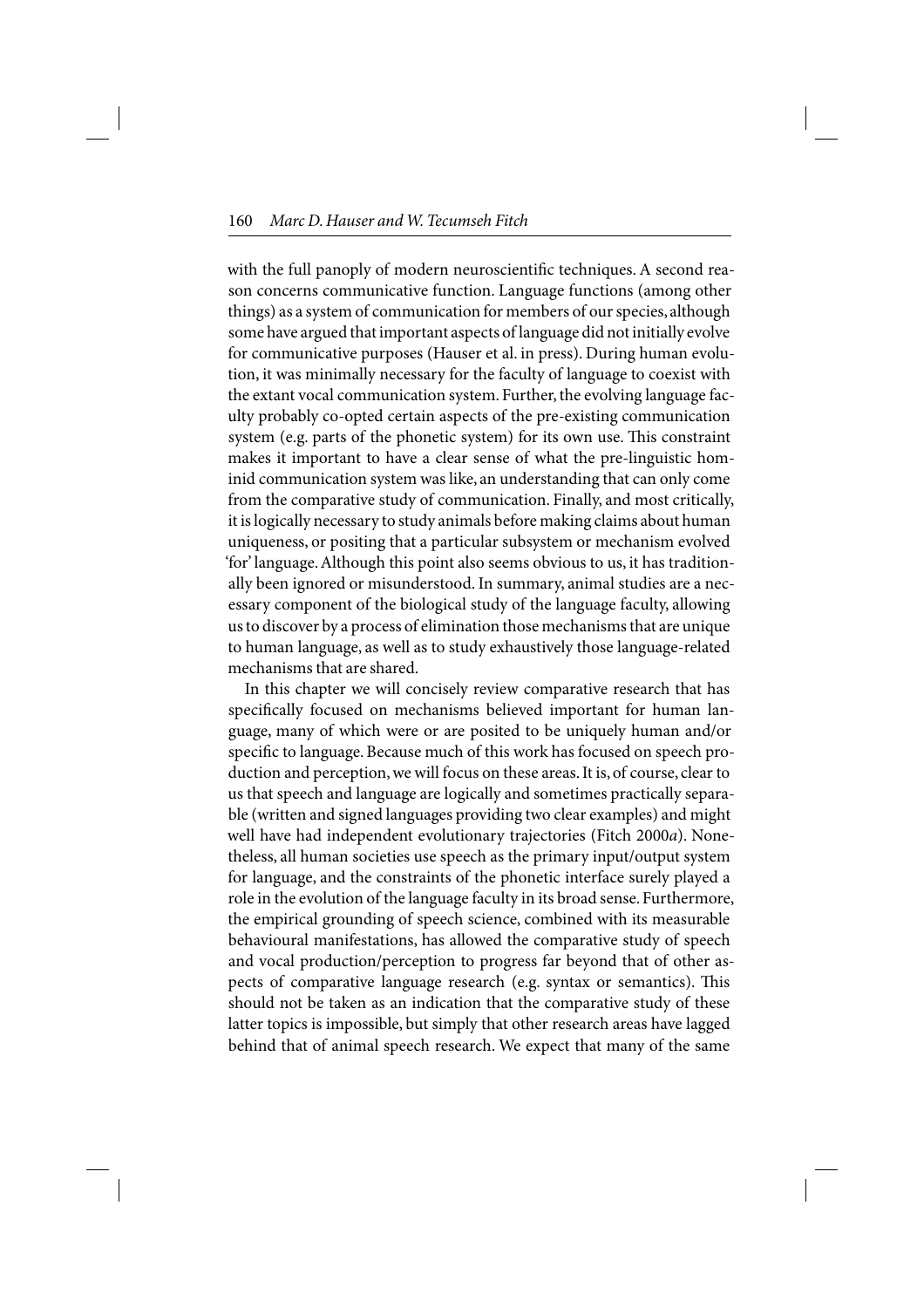theoretical perspectives and empirical tools that have been applied in the arena of speech can be fruitfully extended to other aspects of language as well (Hauser et al. in press).

## 9.2 Speech Production

A basic understanding of the physics and physiology of speech was attained more than fifty years ago (Chiba and Kajiyama 1941; Fant 1960; Stevens and House 1955), providing a necessary first step for adequate analysis and synthesis of speech, and thus paving the way for the major advances in speech perception that followed (Liberman 1996). Surprisingly, the ethological study of mammalian vocal communication proceeded in the opposite direction, with an almost exclusive focus on the perception of signals and little understanding of their production. Extremely basic questions concerning animal sound production have only recently become the focus of concerted research (Fitch 1997; 2000*a*; Goller and Larsen 1997; Nowicki and Capranica 1986; Owren and Bernacki 1988; Suthers et al. 1988). Such information is important both for the practical reason that adequate analysis and synthesis of animal signals requires a solid understanding of how they are produced, and because the evolution of communication systems is characterized by a constant interplay between signal production and perception (Bradbury and Vehrencamp 1997; Hauser 1996). As we describe below, the physics of the production mechanisms can lead to certain types of information being available in signals, providing the conditions for subsequent selection of perceptual mechanisms to access this information. New perceptual mechanisms can then create selection pressures back on production mechanisms, to conceal, enhance, or exaggerate such acoustic cues. Thus, an adequate understanding of the evolution of acoustic communication systems requires mature theories of both production and perception.

#### 9.2.1 Source-Filter Theory of Animal Vocal Production

A central insight of modern speech science is that human vocal production can be broken down into two components, termed source and filter (Titze 1994). This source–filter model has more recently been generalized to vocal production in other terrestrial vertebrates (Fitch and Hauser, in press) and holds true for virtually all vertebrates whose production mechanisms are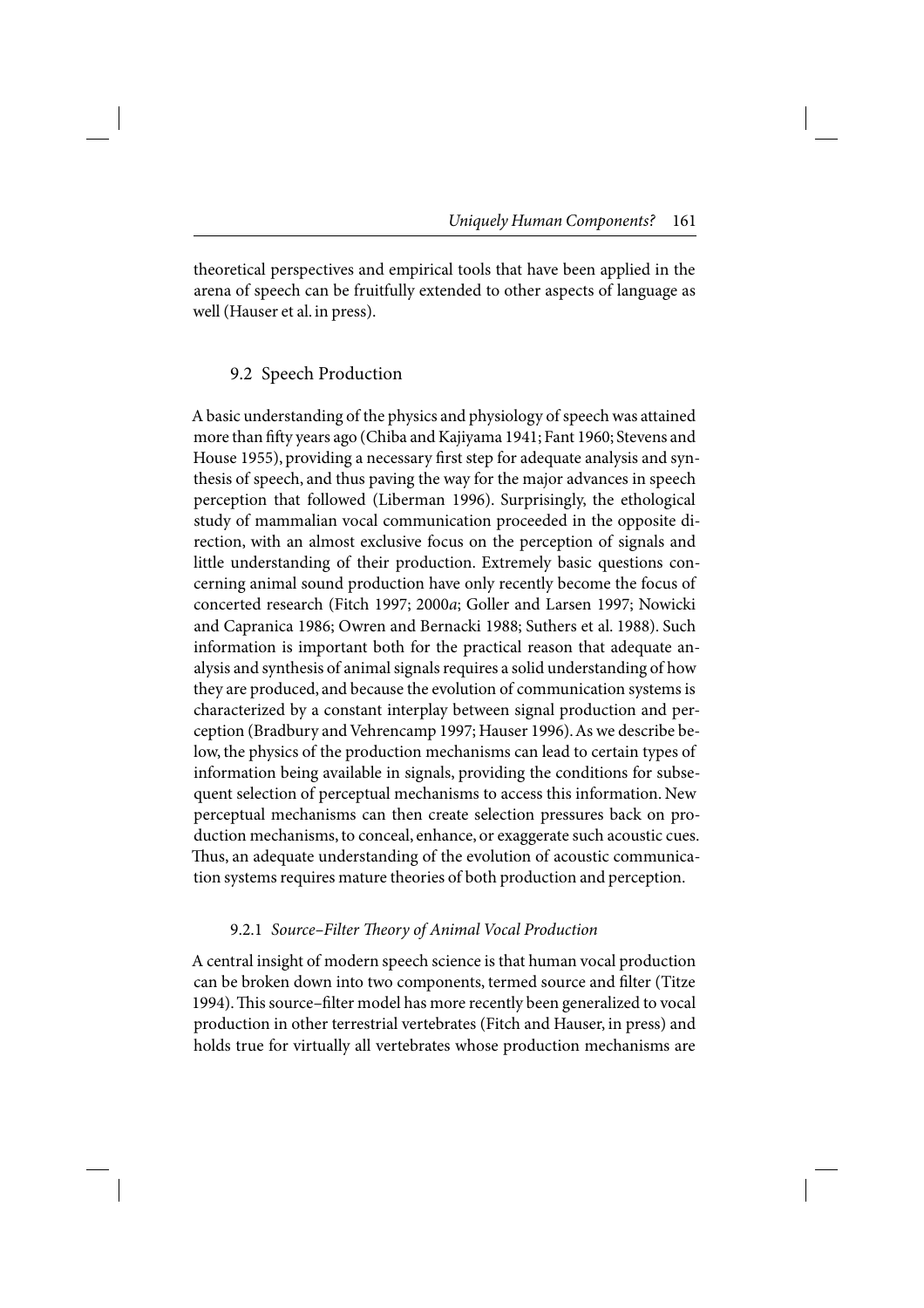well understood. The *source* (typically the larynx) converts the flow of air from the lungs into an acoustic signal. Typically this source signal is periodic (it has a fundamental frequency which determines its perceived pitch) and has energy at many higher frequencies (harmonics). This sound then propagates through the vocal tract (including the oral and nasal cavities). The air contained in the vocal tract, like any tube of air, possesses multiple resonances at which it can oscillate, termed *formants*. Formants act as bandpass filters, allowing energy to pass through at their centre frequency, and suppressing frequencies higher or lower than this. Together, all the formants of the vocal tract create a complex, multi-peaked *filter* function (a formant pattern), which forms the acoustic basis for much of speech perception. Thus vocal production is typically a two-part process: the production of an acoustic signal by the source and the subsequent spectral shaping by the formants constituting the vocal tract filter. In humans, and the other mammals studied thus far, these two components are independent. Thus, properties of the source (such as pitch) can be varied independently of the filter (formants), and vice versa.

### 9.2.1.1 The sound-producing source

From a comparative perspective, the larynx is a conservative structure (Harrison 1995; Negus 1949). The original function of the larynx was to protect the airway by acting as a gatekeeper to the respiratory system. This function is preserved in all tetrapods. The larynx in mammals also typically produces sounds: it contains paired vocal cords which are set into vibration by air flowing through the glottis. The rate of vibration, which can be modified voluntarily via changes in vocal fold tension, determines the voice pitch. This sound-generating function evolved later than the more basic gatekeeper function of the larynx, and must coexist within the constraints imposed by it. Nonetheless, interesting modifications of the mammalian larynx exist, including such phenomena as vocal membranes for high-pitch phonation and laryngeal air sacs (Fitch and Hauser 1995; Gautier 1971; Kelemen 1969; Mergell et al. 1999). However, the cartilaginous framework, innervation, vasculature, and musculature of the larynx are essentially invariant in mammals. It seems likely that the 'dual-use' constraint following from a single organ serving the dual functions of airway protection and vocalization is one reason for the relative conservatism of the mammalian larynx (Fitch and Hauser in press). Conveniently, the conservatism of the larynx allows us to apply the insights of the theory of human vocal fold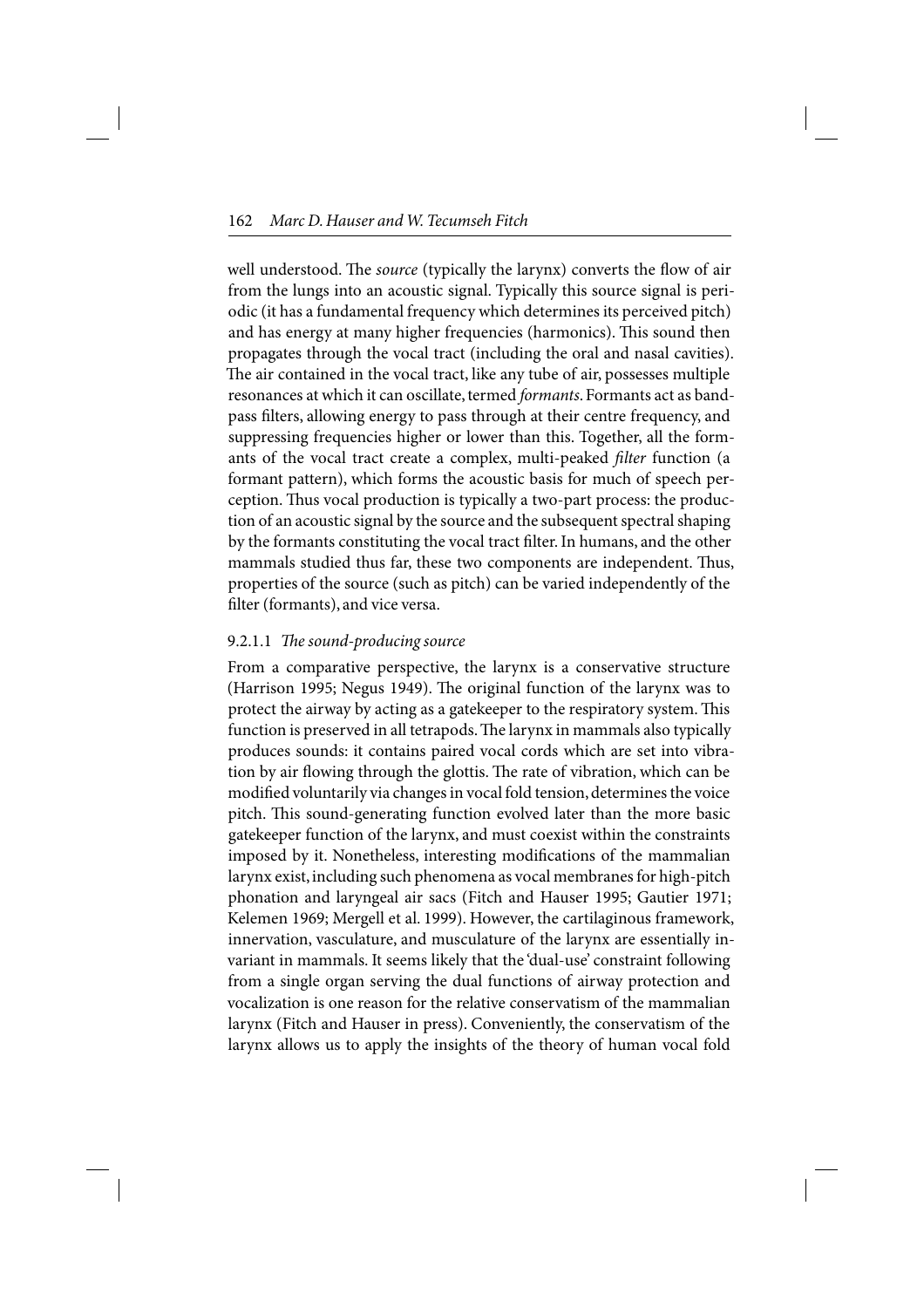vibration, termed the myoelastic-aerodynamic theory (Titze 1994), to laryngeal function in other mammals.

One interesting type of variation in laryngeal anatomy, extreme among mammals, is in its relative size: howler monkeys have a massive larynx and hyoid complex, nearly the size of their head (Schön Ybarra 1988), while the hugely enlarged larynx of male hammerhead bats fills the entire chest (Schneider et al. 1967). Less extreme, but nonetheless impressive, hypertrophy appears to have evolved independently in many mammalian lineages, particularly among males (Frey and Hofmann 2000; Hill and Booth 1957). Because the lowest frequency producible by the vocal cords is determined by their length (Titze 1994), the primary function of a large larynx is the production of loud, low-pitched calls. Any force selecting for low voices (e.g. female mate choice or aggressive encounters with competitors) will select for lengthening of the vocal folds and accompanying enlargement of the larynx. This is nicely illustrated in humans: at puberty the male voice drops in pitch due to a testosterone-dependent enlargement of the larynx and concomitant lengthening of the vocal folds (Kahane 1978); this doubling of vocal cord length leads explains why men's voices are lower than women's (Titze 1994). In addition to providing an excellent example of convergent evolution between humans and animals, laryngeal dimorphism in our species also shows that laryngeal size has no critical impact on speech production.

Thus, the presently available comparative data indicate that the human larynx does not differ from that of most other mammals in ways obviously relevant to speech production. The aspects of human speech that involve the larynx (control of voicing and pitch) are almost certainly built on a phylogenetically ancient set of mechanisms shared with other mammals (although the possibility remains that humans have finer control over these functions than other mammals: Lieberman 1968*a*). In contrast, the human vocal tract is strikingly different from that of other mammals.

### 9.2.1.2 The vocal tract filter

The vocal tract includes the pharyngeal, oral, and nasal cavities. Their size and shape determine the complex formant pattern of the emitted sound. A central puzzle in the study of speech evolution revolves around the fact that human vocal tract anatomy differs from that of other primates: the human larynx rests much lower in the throat. This fact was recognized more than a century ago (Bowles 1889). In most mammals, the larynx can be engaged into the nasal passages, enabling simultaneous breathing and swallowing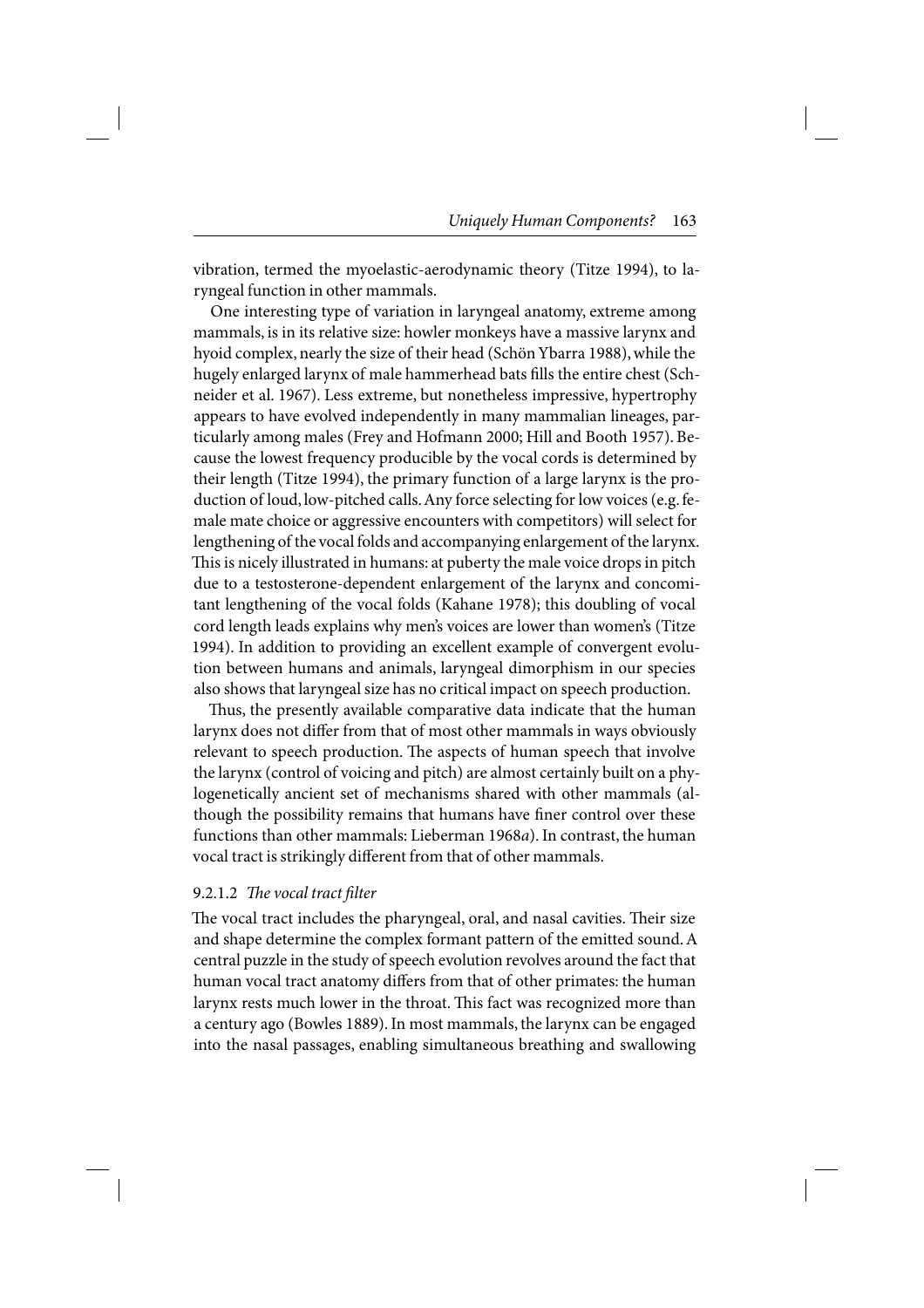of fluids (Crompton et al. 1997). This is also true of human infants, who can suckle (orally) and breathe (nasally) simultaneously (Laitman and Reidenberg 1988). At about the age of 3 months, the larynx begins a slow descent to its lower adult position, which it reaches after 3-4 years (Lieberman et al. 2001; Sasaki et al. 1977; Senecail 1979). A second, smaller descent occurs in human males at puberty (Fitch 1999). A comparable 'descent of the larynx' occurred over the course of human evolution.

The acoustic significance of the descended larynx was first recognized by Lieberman and his colleagues (Lieberman and Crelin 1971; Lieberman et al. 1969), who realized that the lowered larynx allows humans to produce a wider range of formant patterns than other mammals. The change in larynx position allows us to independently vary the area of the oral and pharyngeal tubes and to create a broad variety of vocal tract shapes and formant patterns, thus expanding our phonetic repertoire. In contrast, the standard mammalian tongue rests flat in the long oral cavity, making vowels such as the /i/ in 'beet' or the /u/ in 'boot' difficult or impossible to produce because they require extreme constriction in some vocal tract regions and dilation in others. These vowels are highly distinctive, found in virtually all languages (Maddieson 1984), and play an important role in allowing rapid, efficient speech communication to take place (Lieberman 1984).

Until recently, the descended larynx was believed unique to humans. Considerable debate has centred on when in the course of human evolution the larynx descended (reviewed in Fitch 2000*a*), a debate which remains unresolved because the tongue and larynx do not fossilize. Attempts to reconstruct the vocal tract of extinct hominids must thus rely on skeletal remains, combined with tenuous assumptions about the relationship between the anatomy of the skull or hyoid bone and the position of the larynx. Recent studies of the dynamics of vocal production in non-human mammals raise serious doubts about the reliability of such reconstructions. This work, involving X-ray video of vocalizing dogs, pigs, goats and monkeys (Fitch 2000*b*), shows that the mammalian larynx is surprisingly mobile, flexibly moving up and down during vocalization. This flexibility suggests that attempts to estimate the resting position of the larynx based on skull anatomy are superfluous, since the larynx typically moves far from its resting position during mammalian vocalization. These data also indicate the existence of a gradualistic evolutionary path to laryngeal descent: speech in early hominids might have been accompanied by a temporary laryngeal retraction (as seen in other mammals during vocalization). Finally, recent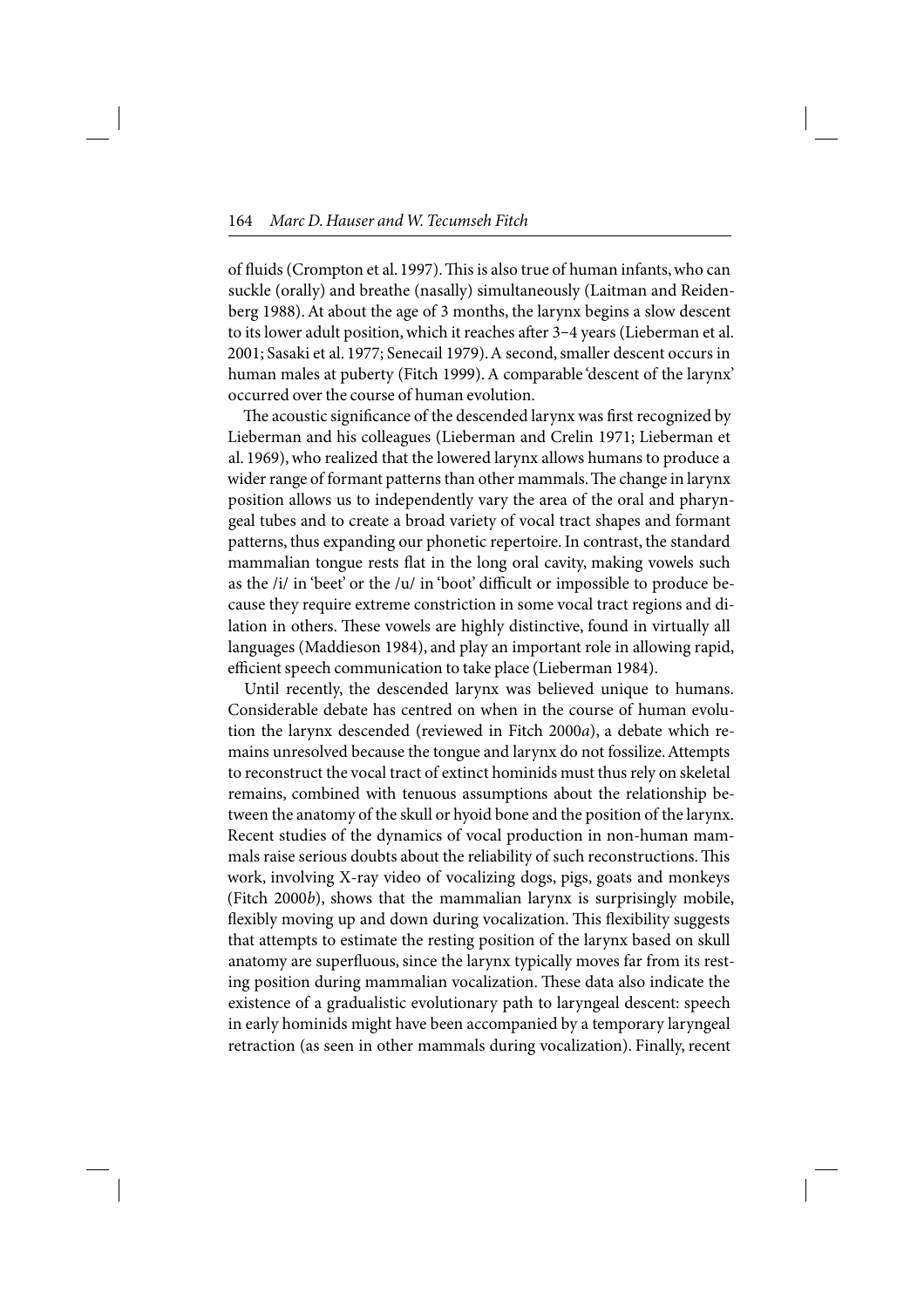data demonstrate that humans are not unique in having a permanently descended larynx. Male red deer show laryngeal descent exceeding our own, and further lower the larynx to the sternum while vocalizing (Fitch and Reby 2001). These comparative data indicate that a descended larynx is not necessarily indicative of speech. We conclude that questions of historical timing and attempts at fossil reconstruction have been overemphasized in the literature concerning speech evolution, at the expense of detailed consideration of robust comparative data available from living animals.

#### 9.2.2 Communication With Formants: The Comparative Perspective

Although the phonetic, and hence communicative, importance of formants is axiomatic in speech science, there has until recently been little discussion of formants in animal communication, and one might easily conclude (incorrectly) that formants play little role in non-human communication. Here we briefly review the literature on the communicative function of formants in animals, to provide a richer perspective on the evolution of human speech. This research not only reveals that formants are present in vocalizations and perceived by animals but suggests that communicative uses of formants have a rich evolutionary history, long preceding human evolution (Fitch 1997; Owren and Bernacki 1988; Rendall et al. 1998).

Although researchers have recognized the existence of formants in the vocalizations of non-human primates for many years (Andrew 1976; Richman 1976), little attention has been paid until recently to the information they might convey. Two types of information that might theoretically be conveyed via formants are individual identity and body size. Because the detailed shape of the oral and nasal vocal tracts vary, individuals should have slightly different formant patterns that would allow listeners to determine the identity of a vocalizer. For example, individual differences in the sizes and locations of the nasal sinuses lead directly to individual differences in the speech output spectrum (Dang and Honda 1996), and discriminant function analysis of rhesus macaque calls suggests that similar phenomena may apply in monkeys (Rendall 1996). This has led Owren and Rendall (1997) to suggest that formants could provide important cues to individual identity in primates. While plausible, this suggestion has yet to be rigorously tested, and the flexibility of the mammalian vocal tract during calling (Fitch 2000*b*) suggests caution in interpreting individual vocal tract morphology as 'fixed'.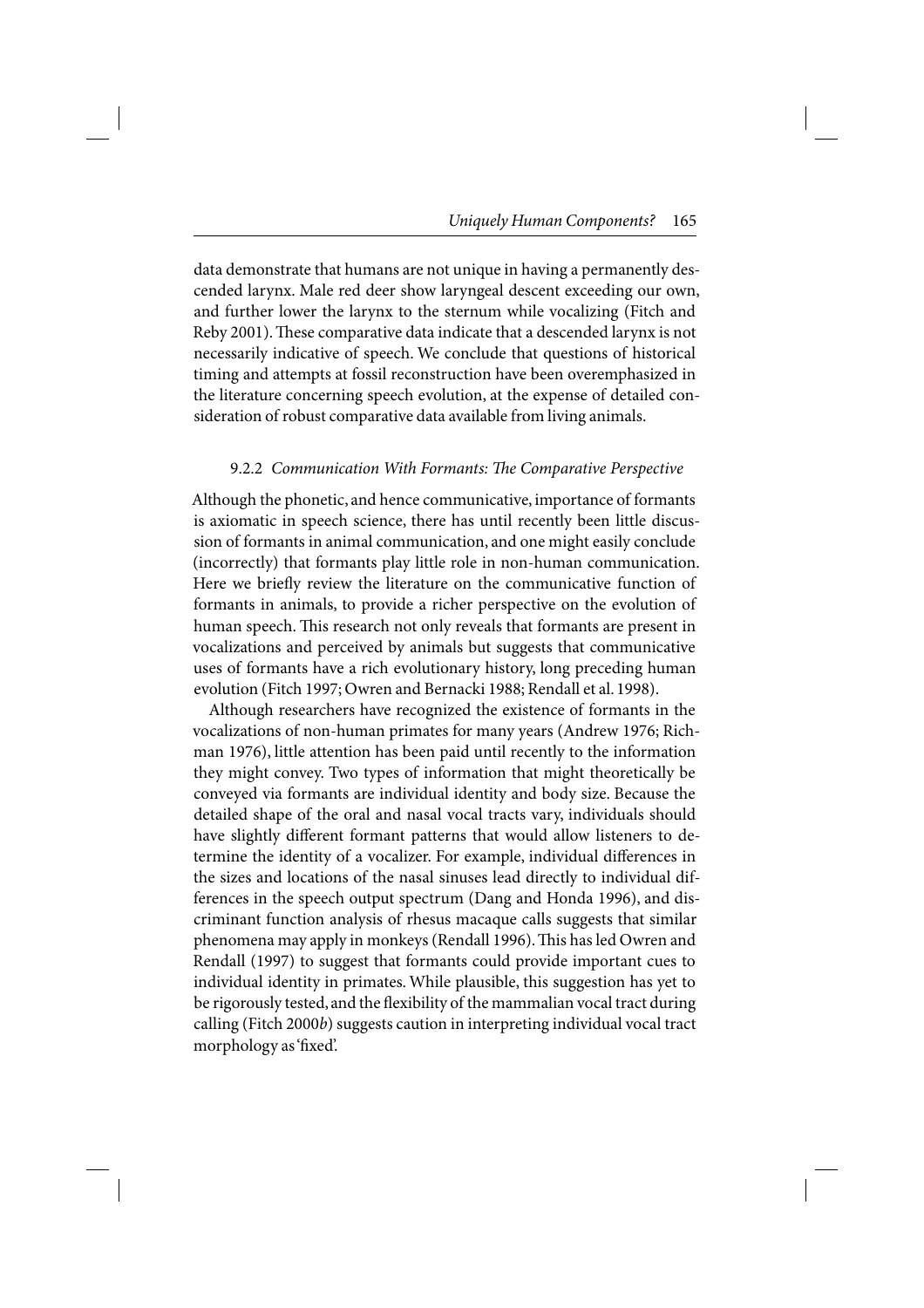The idea that formants in animal vocalizations convey body size information has received more empirical support. Formant frequencies are strongly influenced by the length of the vocal tract (Fitch 1997; Titze 1994). Vocal tract length, in turn, is largely determined by the size and shape of the skull, which is strongly correlated with total body size (Fitch 2000c). Thus vocal tract length and formant frequencies are both closely tied to body size in the species examined so far (Fitch and Giedd 1999; Fitch 1997; Riede and Fitch 1999). This linkage should hold true for most mammals (Fitch 2000c). Thus, a listener that can perceive formants could gain accurate information about the body size of the vocalizer. A variety of birds and mammals can be easily trained to perceive formants (Hienz et al. 1981; Sommers et al. 1992), or to perceive them spontaneously (Fitch and Kelley 2000), suggesting that the ability to perceive formants was present in the reptilian common ancestor of birds and mammals. Because body size is highly relevant to social behaviour and reproductive success in most terrestrial vertebrates, it seems likely that an initial function of formant perception was to help judge the body size of a vocalizer. Particularly in dense forest environments or in darkness, an ability to perceive body size based on acoustic cues would be highly adaptive. These data provide strong support for the notion that communication via formants has a long evolutionary history in terrestrial vertebrates. Though more comparative data are necessary to exclude the possibility that formant perception in birds and mammals is a convergent adaptation (homoplasy), the most parsimonious interpretation of current data is that formant perception represents a homologous character, present in the common ancestor of birds and mammals that lived during the Palaeozoic several hundred million years ago.

# 9.2.3 Convergent Evolution: The Descent of the Larynx *in Non-Humans*

As mentioned earlier, the permanently descended larynx in humans represents an important difference between humans and our primate relatives, highly relevant to speech production. For many years researchers believed that this trait was uniquely human (Lieberman 1984; Negus 1949). Recent comparative studies demonstrate otherwise: at least two deer species have a descended larynx (red and fallow deer: Fitch and Reby 2001), which is pulled down to its physiological limit during vocalizations, substantially surpassing laryngeal descent in our own species. Other species have simi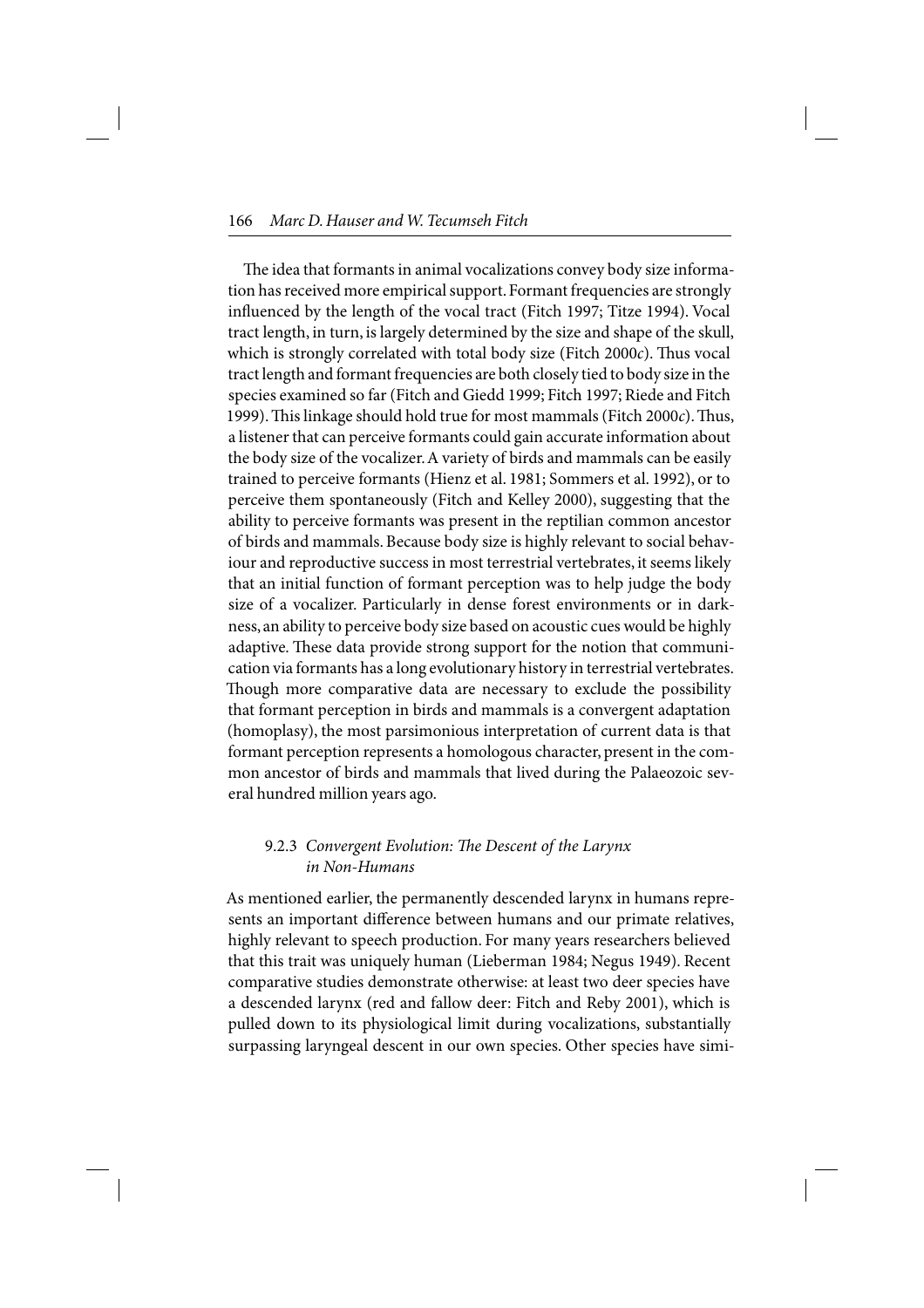larly lowered and/or lowerable larynges, including lions, tigers, and other members of the genus *Panthera* (Peters and Hast 1994; Pocock 1916; Weissengrüber et al. in press), as well as koalas (Sonntag 1921); we confine our discussion mainly to deer. The descent of the larynx in deer is clearly not an adaptation to articulate speech, but its dynamic retraction during vocalization strongly suggests that it serves a vocal function. Why does the larynx descend in these species?

Detailed audio-video analysis of deer vocalizations demonstrates that laryngeal retraction lowers formant frequencies, as predicted by acoustic theory (Fitch and Reby 2002). One possible function of this formant lowering might be to increase the propagation of sounds through the environment, since atmospheric absorption is more pronounced for high frequencies. However, when a sound source is close to the ground (less than a metre, as with deer), the interference with reflections from the ground can actually weaken low-frequency transmission. This, along with behavioural data, suggests that formant lowering does not aid sound propagation in deer.

A more likely hypothesis is that laryngeal retraction serves to exaggerate the size of the vocalizer, a form of 'bluffing' that would be valuable in animals that often vocalize at night and in dense foliage, as do deer. Once perceivers use formants as a cue to size, the stage is set for deception: any anatomical mechanism that allows a vocalizer to evade the normal constraint linking body size and vocal tract length enables a smaller animal to duplicate the formant pattern of a larger individual by elongating its vocal tract, thus exaggerating its apparent size. Male red deer have partially evaded the constraint linking skull size to vocal tract length by evolving a highly elastic thyrohyoid ligament (which binds the larynx tightly to the hyoid skeleton in most mammals). Combined with powerful laryngeal retractor muscles, this allows stags to extend their vocal tracts far below the normal position, by about a third of their body length. The impressive roars thus produced have very low formants, serving to intimidate rivals (Clutton-Brock and Albon 1979) and attract females (McComb 1991) and creating an 'arms race' where all males without the trait will be out-competed. Finally, this sets the stage for the next round of perceptual evolution. This 'size exaggeration' hypothesis for laryngeal descent in deer is consistent with the available behavioural and acoustic data, and with data on vocal tract elongation in other taxa (Fitch 1999).

Because the common ancestor of deer and humans did not have a descended larynx, laryngeal descent in these species represents an example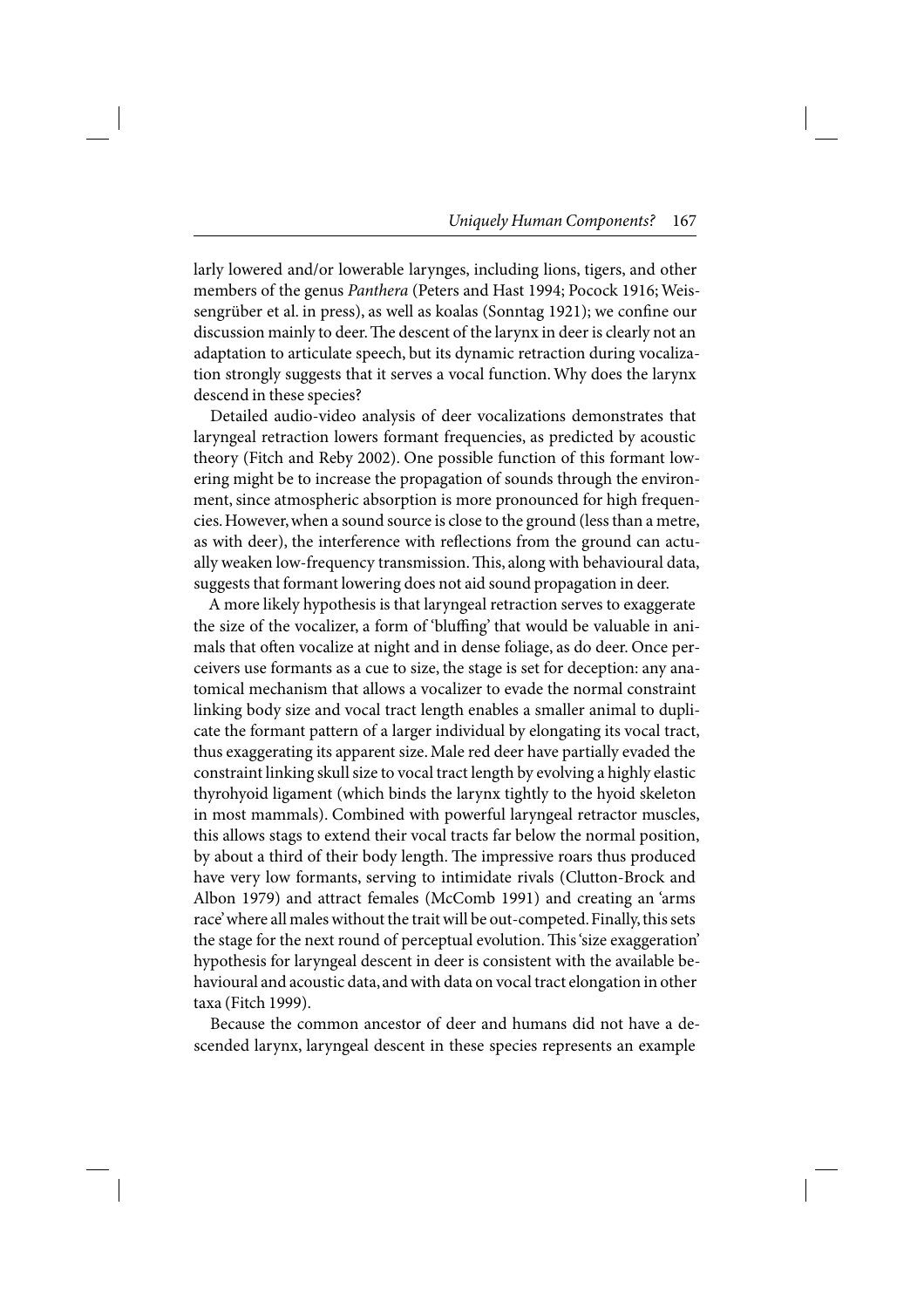of convergent evolution. There is obviously no guarantee that the descent of the larynx in each lineage occurred for the same reasons. However, since the size exaggeration hypothesis is based on physical and physiological principles that are common to all mammals it also provides a plausible alternative explanation for the initial descent of the larynx in our own species. By this argument, the permanently descended human larynx might have evolved early in the hominid lineage (e.g. in australopithecines), serving a size exaggeration function, long before the advent of language. The increased phonetic potential allowed by this arrangement may have lain dormant for millennia (as it still does in red deer) before being exapted for use in spoken language by later hominids. Consistent with this hypothesis, the initial descent of the human larynx, which happens in infants, is followed by a second descent which occurs at puberty, but only in males (Fitch and Giedd 1999). This second descent does not increase the phonetic abilities of teenaged boys, but probably serves a function similar to that in deer: increasing the impressiveness of the adult male voice via size exaggeration (Fitch and Giedd 1999; Ohala 1984).

#### 9.2.4 *Speech Production: Conclusions and Future Directions*

The data reviewed in this section indicate that researchers interested in the mechanisms underlying human speech production can gain important insights from the study of vocal production in other animals. Far from being unique to humans, communication via formant frequencies appears to be an ancient characteristic antedating the origin of humans. Communication via formants originally functioned for size perception or individual identification, not for transmitting sophisticated linguistic messages. Most nonhuman mammals lower the larynx during vocalization, suggesting that the unusual descended larynx in our species probably evolved gradually, based on a pre-adaptive flexibility in larynx position in mammals. Furthermore, several non-human species show a permanent descent of the larynx which evolved convergently with humans, and a likely explanation for descent in these species might apply to humans as well. Thus, certain key aspects of speech are likely built upon an ancient foundation that can be fruitfully studied from a comparative perspective.

A broader conclusion that is that the importance of changes in the hominid vocal periphery has historically been overemphasized. Future work should focus on changes in the neural mechanisms underlying speech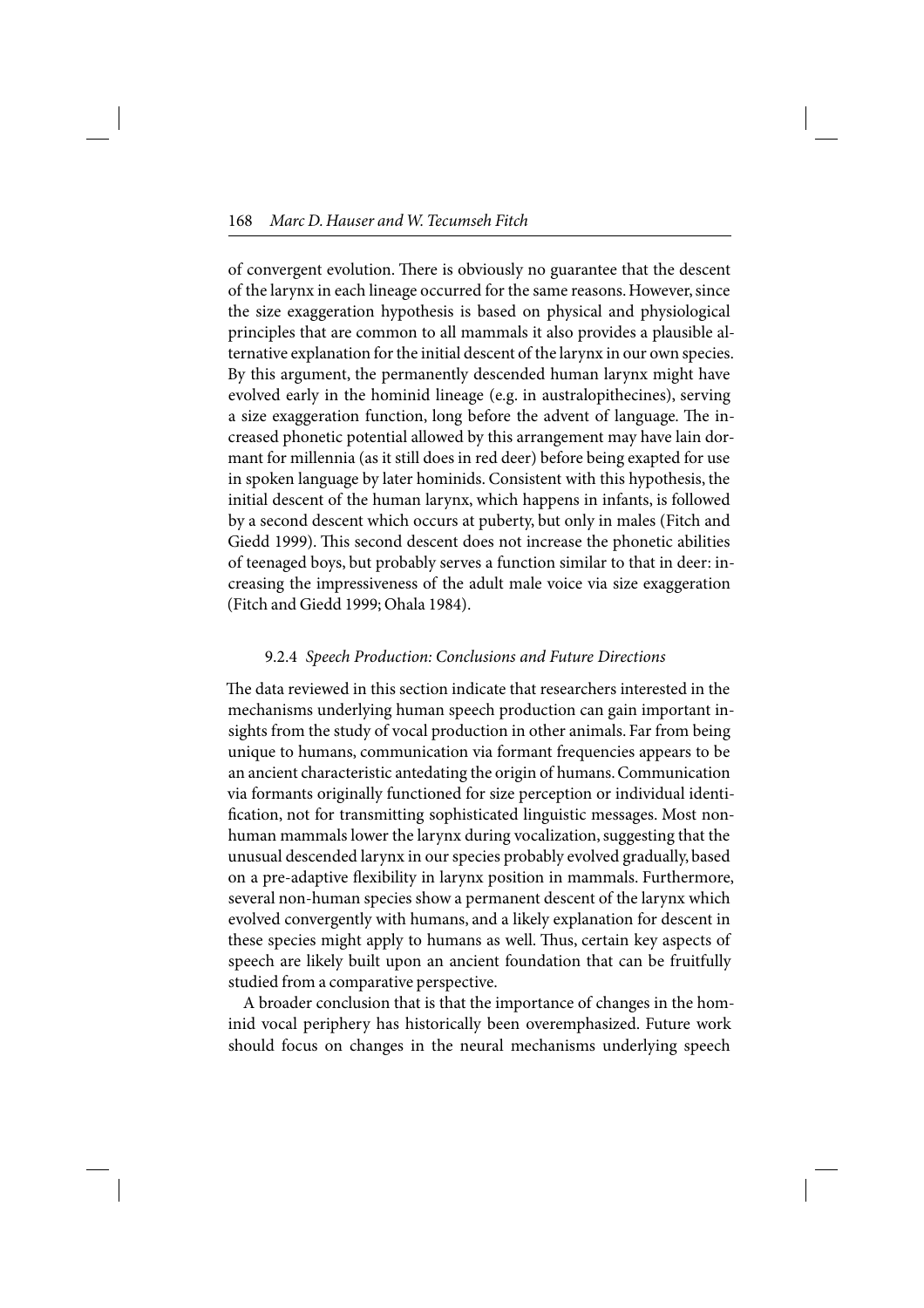production (e.g. Deacon 1997; Fitch 2000*a*; Lieberman 2000; MacNeilage 1998). There are at least two important candidate mechanisms for the role of critical adaptations in the evolution of spoken language: vocal imitation and hierarchical composition. Although vocal imitation is not uniquely human (it is seen in most songbirds and a number of marine mammals), it is obviously critical for the acquisition of large open-ended vocabularies, and is not shared with other non-human primates (Janik and Slater 1997). Thus, the neural basis and evolutionary history of vocal imitation should be a focus of future research (Studdert-Kennedy 1983; Hauser et al. in press). Second, speech requires a flexible and powerful ability to recombine small acoustic units (phonemes and syllables) into larger composites (words and phrases); this is the only way that an open-ended vocabulary of readily discriminable vocalizations can be created. Again, recombination of small units into larger units is seen in other animals (Hauser 1996), but not to the same degree as in human speech (MacNeilage and Davis 2000). The comparative study of the neural bases of these abilities, both cortical (Deacon 1997; MacNeilage 1998) and subcortical (Lieberman 2000), will be an important source of new information relevant to the evolution of spoken language.

## 9.3 Speech Perception

Our ears are bombarded with sound. However, when we hear spoken language, as opposed to sounds associated with either human emotion (e.g. laughter, crying) or music, different neural circuits appear to be engaged. The fact that specialized and even dedicated neural circuitry is recruited for speech perception is certainly not surprising, especially when one considers the evolution of other systems of communication. Exploration of this comparative database reveals that the rule in nature is one of special design, whereby natural selection builds, blindly of course, adaptations suited to past and current environmental pressures. Thus, by looking at the communicative problems that each organism faces, we find signs of special design, including the dance of the honey bee, electric signalling of mormyrid fishes, the song of passerine birds, and the foot drumming of kangaroo rats. The question of interest in any comparative analysis then becomes which aspects of the communicative system are uniquely designed for the species of interest, and which are conserved. In the case of speech perception, we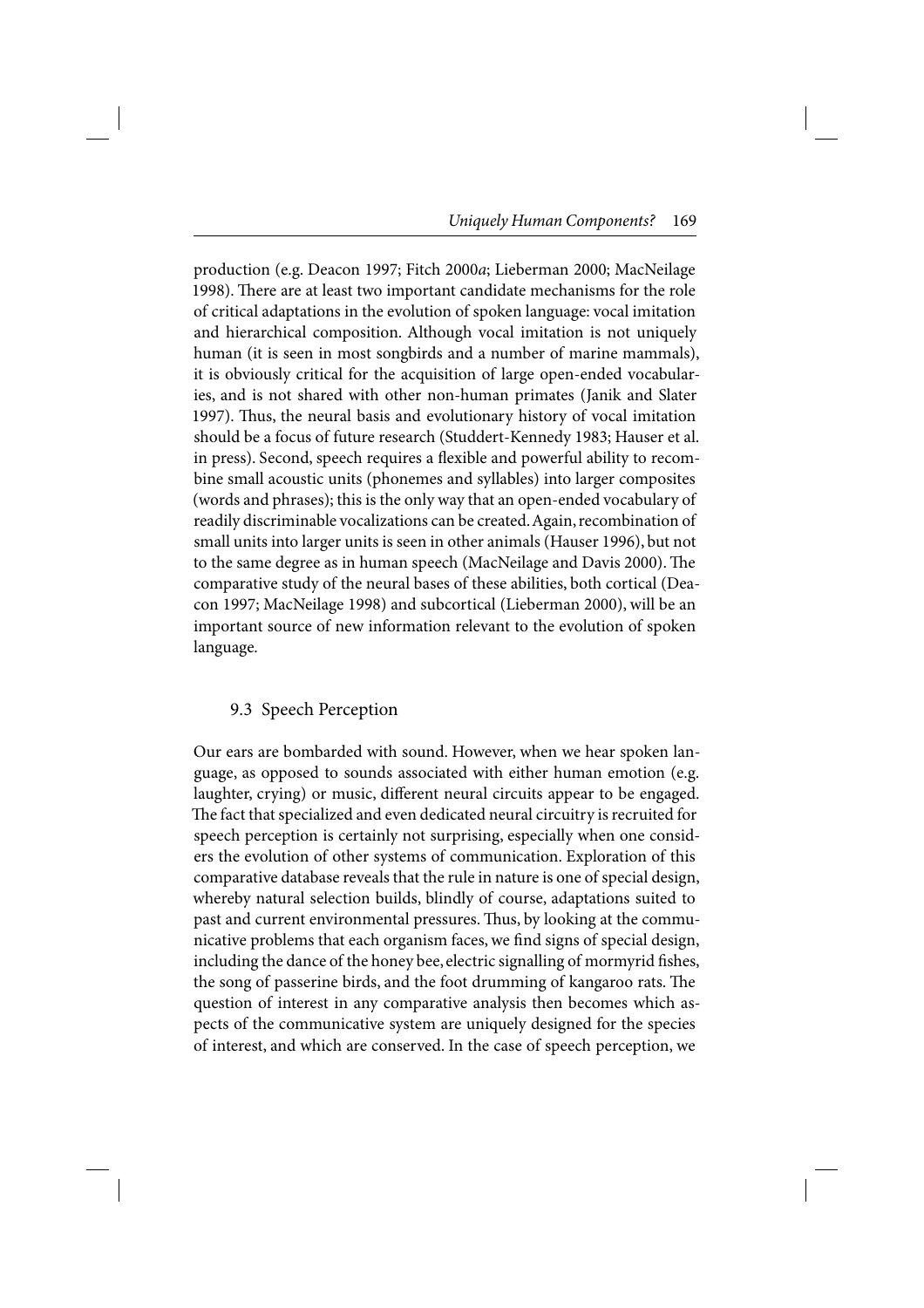know that the peripheral mechanisms (ear, cochlea, and brainstem) have been largely conserved in mammals (Stebbins 1983). The focus of this section is to inquire which components of speech perception are mediated by a specialized phonetic mode, and which by a more general mammalian auditory mode. Evidence that non-human animals parse speech signals in the same way that humans do provides evidence against the claim that such capacities evolved for speech perception, arguing instead that they evolved for more general auditory functions, and were subsequently coopted by the speech system.

## 9.3.1 *Categorical Perception and the History of the 'Speech Is Special' Debate*

In the 1960s, Liberman and his colleagues (reviewed in Liberman 1996) began to explore in detail the mechanisms underlying human speech perception. Much of this work was aimed at identifying particular signatures of an underlying, specialized mechanism. An important early candidate mechanism was highlighted by the discovery of categorical perception.

When we perceive speech, we divide a continuously variable range of speech sounds into discrete categories. Listening to an artificially created acoustic continuum running from /ba/ to /pa/, human adults show excellent discrimination of between-category exemplars, and poor discrimination of within-category exemplars, a phenomenon termed 'categorical perception'. When first discovered, this phenomenon seemed both highly useful in speech perception and specifically tailored to the speech signal. This fact led Liberman and colleagues to posit (before any comparative work was done) that categorical perception was uniquely human and special to speech. To determine whether the mechanism underlying categorical perception is specialized for speech and uniquely human, new methods were required, including subjects other than human adults. In response to this demand, the phenomenon of categorical perception was soon explored in (1) adult humans using non-speech acoustic signals as well as visual signals, (2) human infants using a habituation procedure with the presentation of speech stimuli, and (3) animals using operant techniques and the precise speech stimuli used to first demonstrate the phenomenon in adult humans (Harnad 1987). Results showed that categorical perception could be demonstrated for non-speech stimuli in adults, and for speech stimuli in both human infants and non-human animals (reviewed in Kuhl 1989). Although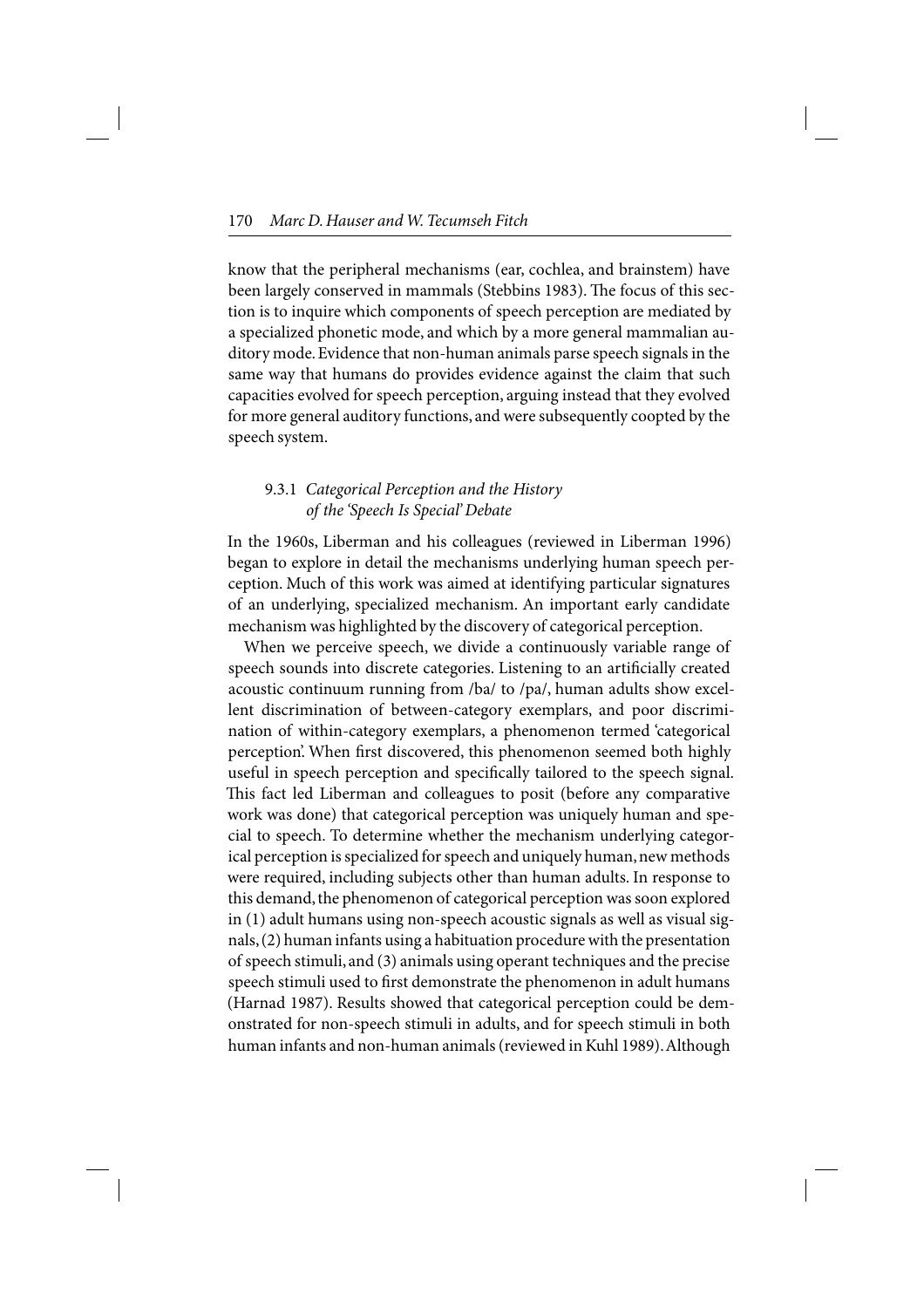the earliest work on animals was restricted to mammals (i.e. chinchilla, macaques), subsequent studies provided comparable evidence in birds (reviewed in Hauser 1996). This suggests that the mechanism underlying categorical perception in humans is shared with other animals, and may have evolved at least as far back as the divergence point with birds. Although this finding does not rule out the importance of categorical perception in speech processing, it strongly suggests that the underlying mechanism is unlikely to have evolved forspeech. In other words, the capacity to treat an acoustic continuum as comprising discrete acoustic categories is a general auditory mechanism that evolved before humans began producing and perceiving the sounds of speech.

#### 9.3.2 *Beyond Categorical Perception*

The history of work on categorical speech perception provides both a cautionary tale and an elegant example of the power of the comparative method. If you want to know whether a mechanism has evolved specifically for a particular function, in a particular species, then the only way to address this question is by running experiments on a broad array of species. With respect to categorical perception, at least, it appears that the underlying mechanism did not evolve for processing speech. We cannot currently be absolutely confident that the underlying neurobiological mechanisms are the same across species, despite identical functional capacity (Trout 2000). Nonetheless, a question arises from such work: What, if anything, is special about speech, especially with respect to processing mechanisms? Until the early 1990s, animal scientists pursued this problem, focusing on different phonemic contrasts as well as formant perception (reviewed in Trout 2000; Hauser 2002); most of this work suggested common mechanisms, shared by humans and non-human primates (for a recent exception, see Sinnott and Williamson 1999). In the early 1990s, however, Kuhl and colleagues (1991; 2000) published intriguing comparative results showing that human adults and infants, but not rhesus monkeys, perceive a distinction between so-to-speak *good* and *bad* exemplars of a phonemic class. The good exemplars or *prototypes*, functioned like perceptual magnets, anchoring the category, and making it more difficult to distinguish the prototype from sounds that are acoustically similar; non-prototypes function in a different way, and are readily distinguished from more prototypical exemplars. In the same way that robins and sparrows, but not penguins or flamin-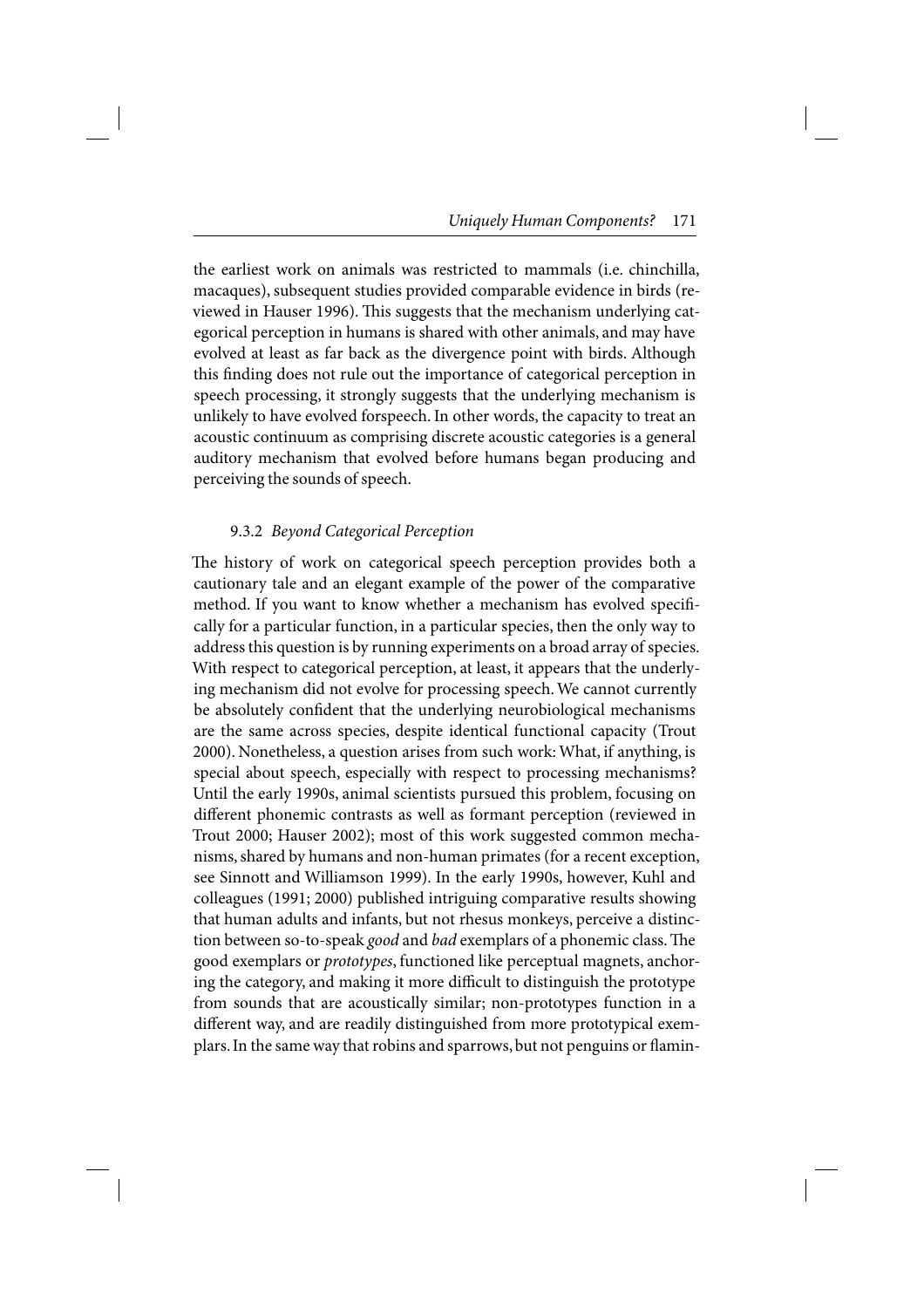gos, are prototypical birds because they carry the most common or salient visual features (e.g. wings for flying, small beaks) within the category bird, prototypical phonemes consist of the most common or salient acoustical features. Although there is controversy in the literature concerning the validity of this work in thinking about the perceptual organization and development of speech (Kluender et al. 1998; Lotto et al. 1998), our concern here is with the comparative claim. Because Kuhl failed to find evidence that rhesus monkeys distinguish prototypical from non-prototypical instances of a phonetic category, she argued that the perceptual magnet effect represents a uniquely human mechanism, specialized for processing speech. Moreover, because prototypes are formed on the basis of experience with the language environment, Kuhl (2000) further argued that each linguistic community will have prototypical exemplars tuned to the particular morphology of their natural language. We consider this work to be a an elegant example of the comparative method, especially with respect to testing animals before claiming a uniquely human speech processing mechanism.

To further investigate the comparative claim, Kluender and colleagues (1998) attempted a replication of Kuhl's original findings, using European starlings and the stimuli used in Kuhl's original work: the English vowels /i/ and /I/, as well as the Swedish vowels /y/ and / $\scriptstyle\rm H$ /. These vowels have distinctive prototypes that are, acoustically, non-overlapping. Once starlings were trained to respond to exemplars from these vowel categories, they readily generalized to novel exemplars. More importantly, the extent to which they classified a novel exemplar as a member of one vowel category or another was almost completely predicted by the prototypical acoustic signatures of each vowel, as well as by the exemplar's distance from the prototype or centroid of the vowel sound. Because the starlings' responses were graded, and matched human adult listeners' ratings of *goodness* for a particular vowel class, Kluender and colleagues concluded, *contra* Kuhl, that the perceptual magnet effect is not uniquely human, and can be better explained by general auditory mechanisms.

In contrast to the extensive comparative work on categorical perception, we have only two studies of the perceptual magnet effect in animals. One study of macaques claims that animals lack such capacities, whereas a second study of starlings claims that animals have such capacities. If starlings perceive vowel prototypes but macaques do not, then this provides evidence of an analogy or homoplasy. Future work on this problem must focus on whether the failure with macaques is due to methodological issues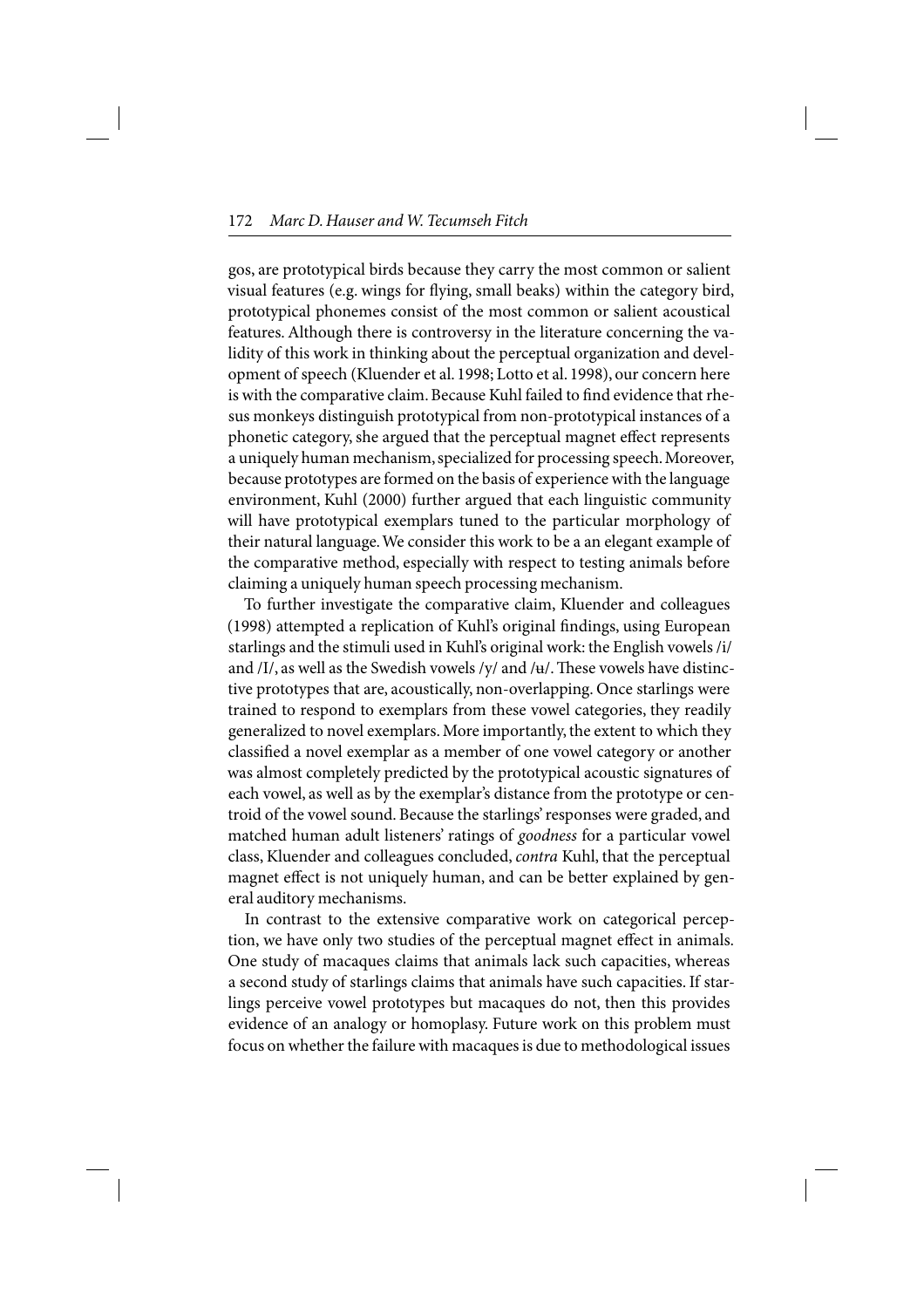(e.g. differences in exposure to speech prior to training) or to differences in sensory-motor capacities that are indirectly (e.g. starlings are vocal mimics whereas macaques show no such evidence) or directly linked to recognizing prototypical vowels. If macaques lack this capacity while starlings have it, then our evolutionary account must reject the claim concerning uniqueness, but attempt to explain why the capacity evolved at least twice, once in the group leading to songbirds and once in the group leading to modern humans; again, we must leave open the possibility of a difference in the actual neurobiological mechanisms underlying the perceptual magnet effect in starlings and humans.

## 9.3.3 *Spontaneously Available Mechanisms for Speech Perception in Animals*

To date, when a claim has been made that a particular mechanism X is special to speech, animal studies have generally shown that the claim is false. Speech scientists might argue, however, that these studies are based on extensive training regimes, and thus fail to show what animals spontaneously perceive or, more appropriately, *how* they actually perceive the stimuli. They might also argue that the range of phenomena explored is narrow, and thus fails to capture the essential design features of spoken language (Trout 2000). In parallel with work on other cognitive abilities (e.g. number, tool use, food: Hauser 1997; Hauser et al. 2000; Santos et al. in press), we have been pushing the development of methodological tools that involve no training and can be used with animals or human infants, thereby providing a more direct route to understanding which mechanisms are spontaneously available to animals for processing speech, and which are uniquely human. Next, we describe several recent experiments designed to explore which of the many mechanisms employed by human infants and children during the acquisition of spoken language are spontaneously available to other animals.

A powerful technique for exploring spontaneous perceptual distinctions is the habituation/dishabituation procedure. Given the variety of conditions in which our animals live, each situation demands a slightly different use of this technique. The logic underlying our use of the procedure for exploring the mechanisms of speech perception is, however, the same. In general, we start by habituating a subject to different exemplars from within an acoustic class. A response is scored if the subject turns and orients in the direction of the speaker. Once habituated, as evidenced by a failure to orient,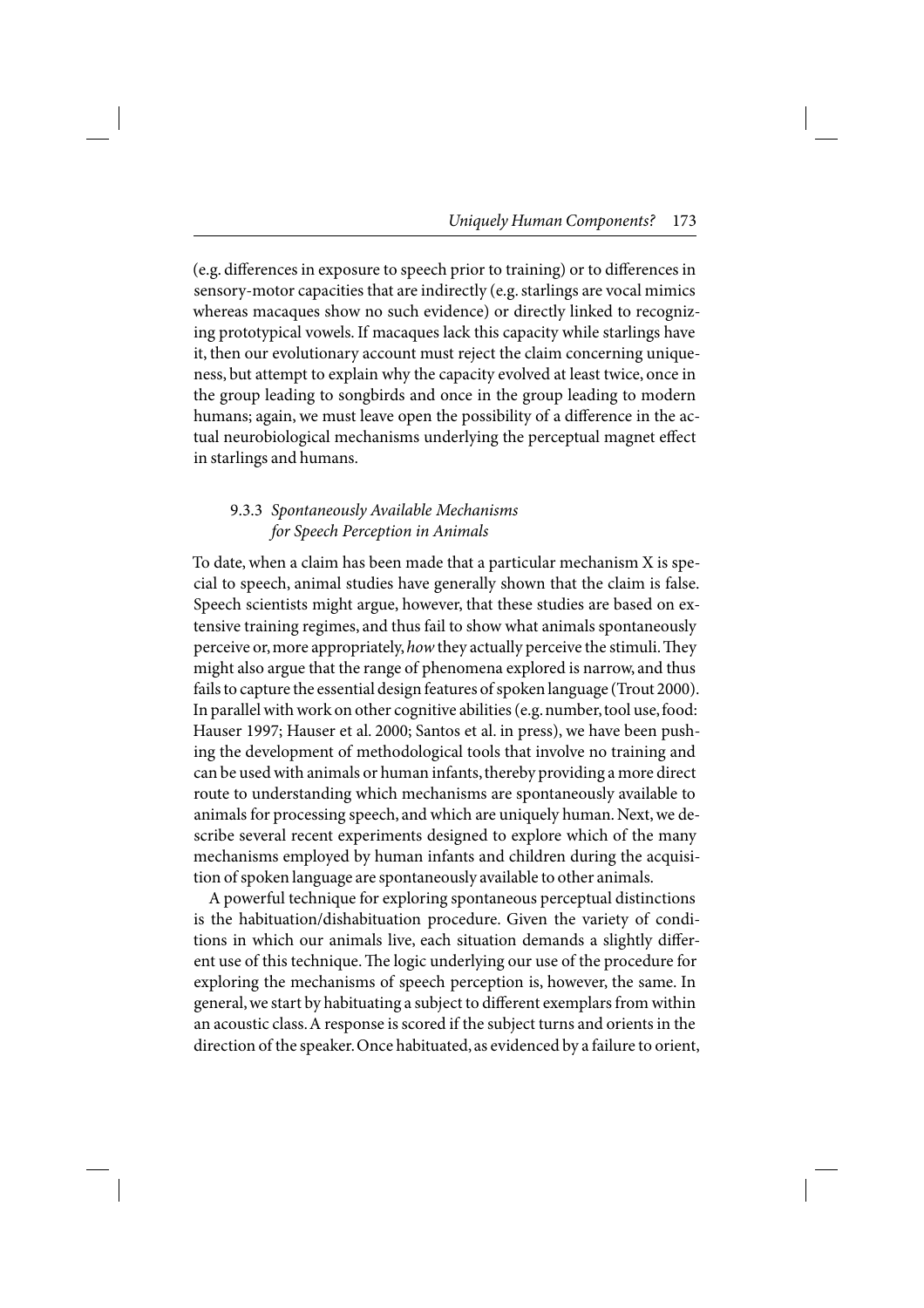we present test trials consisting of exemplars that deviate in some specified way from the training set. A response to the test stimuli constitutes evidence for perceptual discrimination, while the failure to respond (i.e. transfer of habituation) constitutes evidence for perceptual clustering or grouping across habituation and test stimuli.

### 9.3.3.1 The role of rhythm in discriminating human languages

The first comparative habituation/dishabituation experiment on speech perception (Ramus et al. 2000) explored whether the capacity of human infants both to discriminate between, and subsequently acquire two natural languages is based on a mechanism that is uniquely human or shared with other species. Though animals clearly lack the capacity to produce most of the sounds of our natural languages (see previous section, 'Speech production'), and are never faced with the natural problem of discriminating different human languages, their hearing system is such (at least for most primates: Stebbins 1983) that they may be able to hear some of the critical acoustic features that distinguish one language from another. To explore this problem, we asked whether French-born human neonates and cotton-top tamarin monkeys can discriminate sentences of Dutch from sentences of Japanese, and whether the capacity to discriminate these two languages depends on whether they are played in a forward (i.e. normal) or backwards direction; given the fact that adult humans process backwards speech quite differently from forward speech, we expected to find some differences, though not necessarily in both species. For neonates we used a non- nutritive sucking response, whereas for tamarins we used a head orienting response.

Neonates failed to discriminate the two languages played forward.<sup>1</sup> Rather than run the backwards condition with natural speech, we decided to synthesize the sentences and run the experiment again, with new subjects. One explanation for the failure with natural speech was that discrimination was impaired by the significant acoustic variability imposed by the different speakers. Consequently, synthetic speech provides a tool for looking at language discrimination, while eliminating speaker variability. When

<sup>&</sup>lt;sup>1</sup> Strictly speaking, when subjects fail to dishabituate in the test trial following habituation, one cannot conclude that subjects have failed to discriminate. Specifically, and in contrast to psychophysical experiments that uncover just noticeable differences (JNDs), the habituation/dishabituation technique only reveals meaningful or salient differences (JMDs); even though two stimuli may not be considered meaningfully different, they may nonetheless be discriminable under different testing conditions.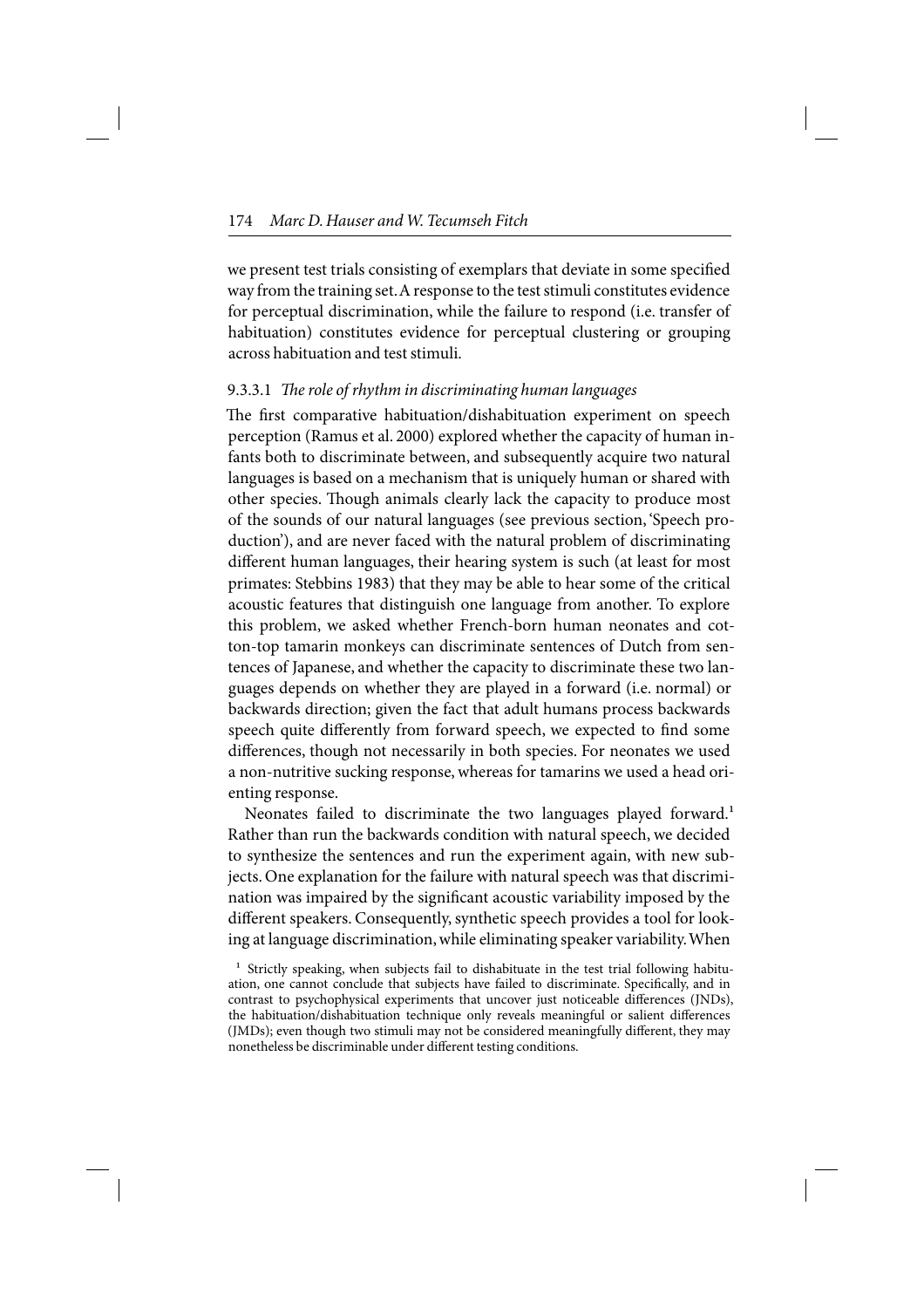synthetic speech was used, neonates showed discrimination of the two languages, but only if the sentences were played in the normal, forward direction. In contrast to the neonates, tamarins showed discrimination of the two languages played in a forward direction, for both natural and synthetic sentences. Like neonates, they also failed to discriminate Dutch from Japanese when the sentences were played backwards. More recent work (Tincoff et al. in prep) shows that tamarins can discriminate two other languages differing in rhythmic class (Polish and Japanese), but not two languages from the same rhythmic class (English and Dutch).

These results allow us to make five points with respect to studying the 'speech is special' problem. First, the same method can be used with human infants and non-human animals. Specifically, the habituation/ dishabituation paradigm provides a powerful tool to explore similarities and differences in perceptual mechanisms, and avoids the potential interpretive problems associated with training. Second, animals such as cottontop tamarins not only attend to isolated syllables as previously demonstrated in studies of categorical perception, but also attend to strings of continuous speech. Third, given the fact that tamarins discriminate sentences of Dutch from sentences of Japanese in the face of speaker variability, they are clearly able to extract acoustic equivalence classes, a capacity that comes online a few months after birth in humans (Jusczyk 1997; Oller 2000). Fourth, because tamarins fail to discriminate sentences of Dutch from sentences of Japanese when played backwards, their capacity to discriminate such sentences when played forward shows that they must be using specific properties of speech as opposed to low-level cues; the capacity to discriminate languages falling between rhythmic classes, but not within, adds support to this claim. Fifth, because the tamarins' capacity to discriminate Dutch from Japanese was weaker with synthetic speech, it is possible that newborns and tamarins are responding to somewhat different acoustic cues during this task. In particular, newborns may be more sensitive to prosodic differences (e.g. rhythm), while tamarins may be more sensitive to phonetic contrasts. Future research will explore this possibility.

## 9.3.3.2 *Speech segmentation and the implementation of statistical learning mechanisms*

A real-world problem facing the human infant is how to segment the continuous acoustic stream of speech into functional units, such as words and phrases. How, more specifically, does the infant know where one word ends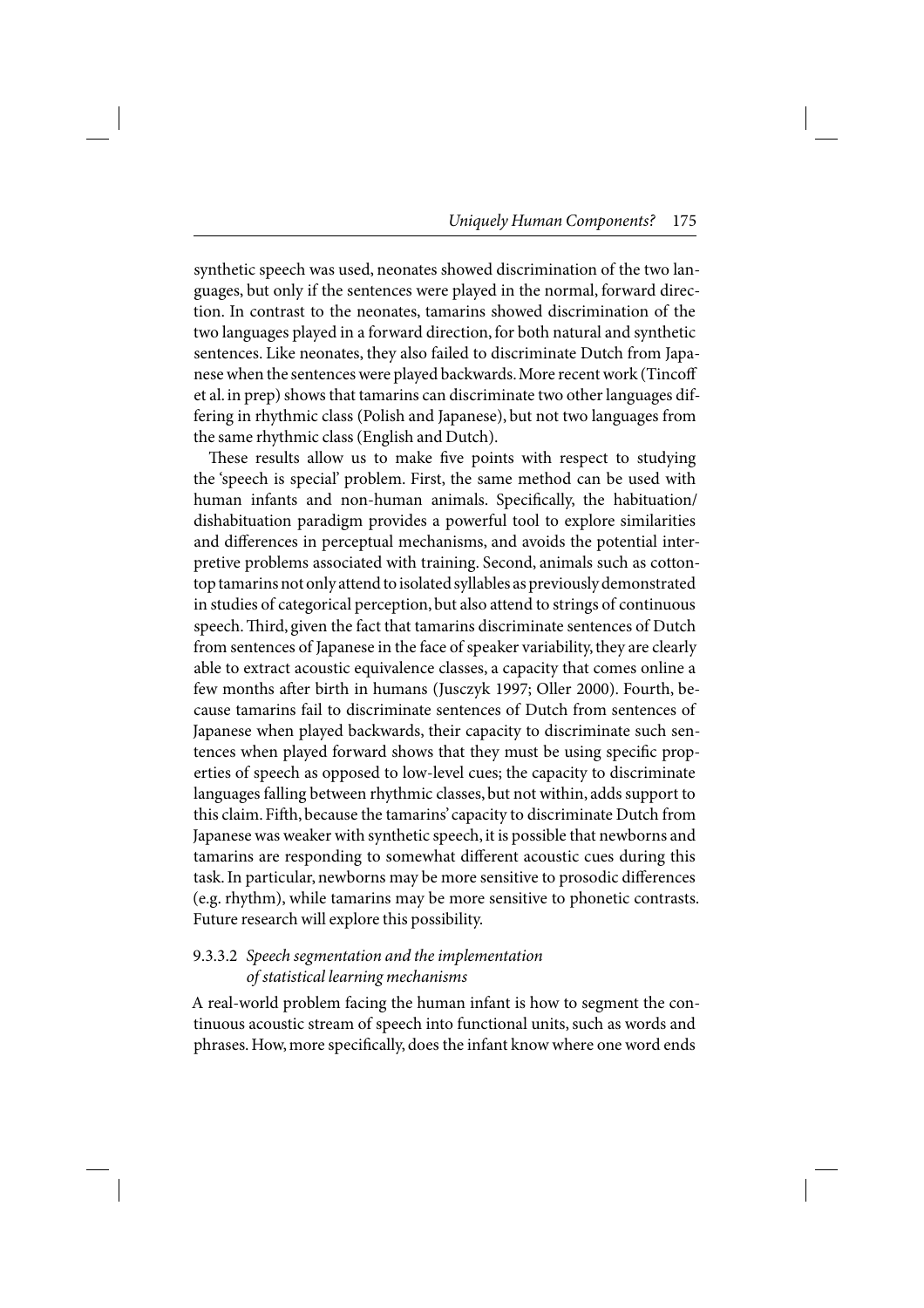and another begins? Since periods of silence occur within and between words, and since stress patterns might only help with nouns (*Look at the ball!*'), what cues are available to the child?

A recent attempt to tackle this problem builds on early intuitions from computational linguistics, and in particular the possibility that infants extract words from the acoustic stream by paying attention to the statistical properties of a given language (Harris 1955). For example, when we hear the consonant string *st* there are many phonemes that we might expect to follow (e.g. *ork*, *ing*), but some that we explicitly would not expect (e.g. *kro*, *gni*). Saffran et al. (1996) tested the hypothesis that infants are equipped with mechanisms that enable them to extract such statistical regularities from a particular language. Eight-month old infants were familiarized for two minutes with a continuous string of synthetically created syllables (e.g. *tibudopabikudaropigolatupabiku* . . .), with no pauses between syllables. Within this continuous acoustic stream, some three-syllable sequences always clustered together, whereas other syllable pairs occurred only occasionally. To determine whether infants would extract such statistics, they were presented with three types of test items following familiarization: *words* consisting of syllables with a transitional probability of 1.0, *part-words* where the first two syllables had a transitional probability of 1.0 while the third syllable had a transitional probability of 0.33, and *non-words* where the three syllables were never associated (transitional probability of 0.0) in the familiarization corpus. Based on dozens of comparable studies on human infants, Saffran et al. predicted that if the infants have computed the appropriate statistics, and extracted the functional words from this artificial language, then they should show little to no orienting response to familiar words, but should show interest and an orienting response to both the partwords and the non-words. Results provided strong support for this hypothesis. They further show that infants are equipped with the capacity to compute conditional statistics. And it is precisely these kinds of computation, together with others, that might help put the child on the path to acquiring a language. Is the capacity to compute such statistics uniquely human and, equally important, special to language?

Saffran and collegues have excluded the 'special to language' hypothesis by showing that, at least for transitional probabilities, the same kinds of result hold for melodies, patterns of light, and motor routines (Hunt and Aslin 1998; Saffran et al. 1999). A different approach comes from testing nonhuman animals.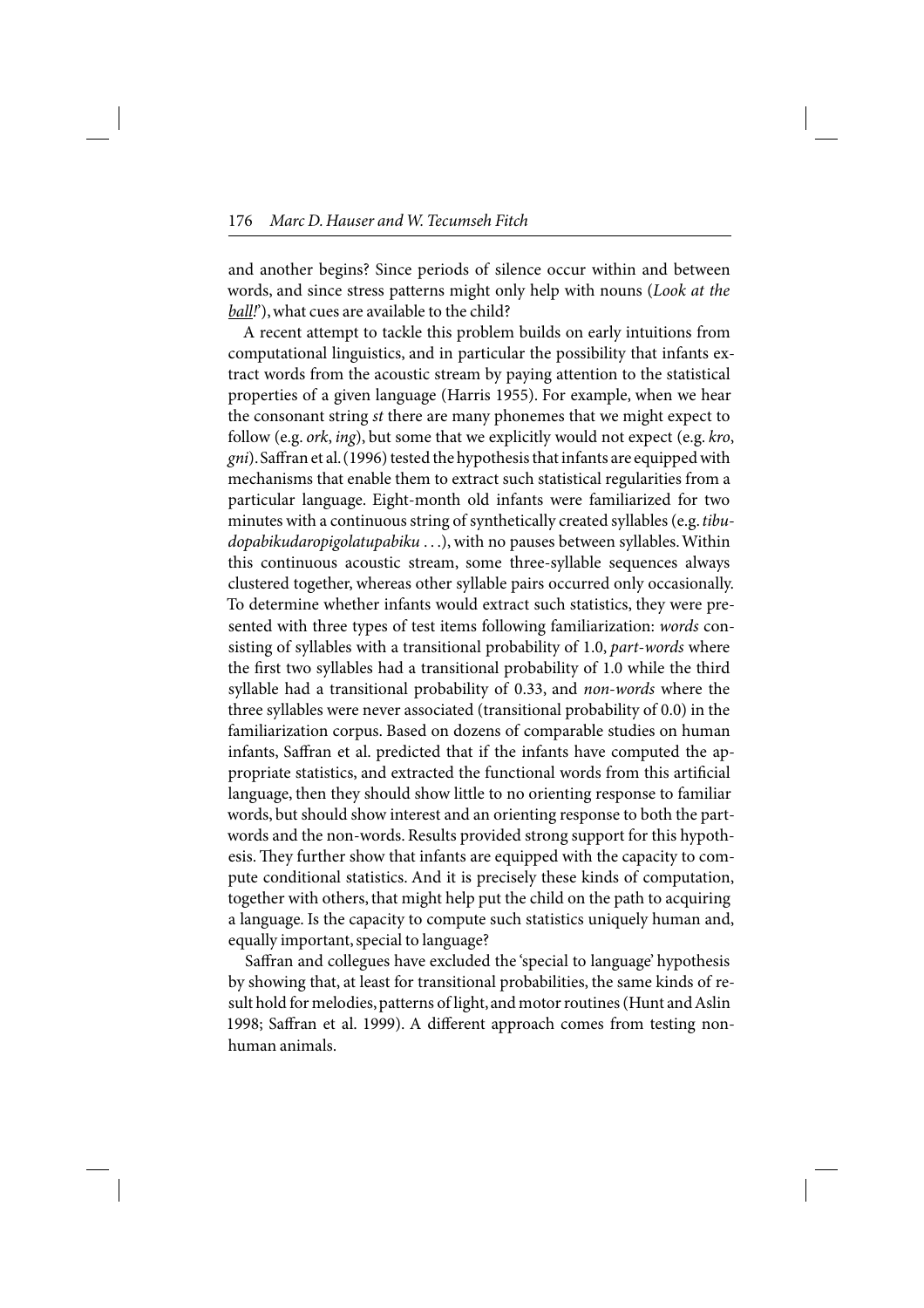Several studies of pigeons, capuchin monkeys, and rhesus monkeys demonstrate that, under operant testing conditions, individuals can learn to respond to the serial order of a set of approximately eight to ten visual or auditory items (Orlov et al. 2000; Terrace et al. 1995; Wright and Rivera 1997). These results show that at least some animals, and especially some primates, have the capacity to attend to strings of items, extract the relevant order or relationship between items, and use their memory of prior responses to guide future responses. In addition to these data, observations and experiments on foraging behaviour and vocal communication suggest that nonhuman animals also engage in statistical computations. For example, results from optimal foraging experiments indicate that animals calculate rates of return, sometimes using Bayesian statistics, and some animals produce strings of vocalizations such that the function of the signal is determined by the order of elements (Hailman and Ficken 1987; Zuberbühler 2002). Recently, studies by Savage-Rumbaugh and colleagues (1993) suggest that at least some human-reared bonobos have some comprehension of speech and, specifically, attend to the order in which words are put together in a spoken utterance. Together, these studies suggest that, like human adults and infants, non-human animals are equipped with statistical learning mechanisms.

Hauser et al. (2001) used the original Saffran et al. (1996) material in order to attempt a replication with cotton-top tamarins of the statistical learning effects observed with human infants. The procedure was the same as that used with human infants, with two exceptions. Unlike human infants, who were exposed to the familiarization material for two minutes and then presented with the test items (in association with a flashing light), we exposed the tamarins in their home room to twenty-one minutes of the familiarization material on day 1 and then, on day 2, presented individuals located in a soundproof chamber with one minute of the familiarization material followed by a randomly presented set of test items.

Like human infants, tamarins oriented to playbacks of non-words and part-words more often than to words. This result is powerful, not only because tamarins show the same kind of response as human infants, but because the methods and stimuli were largely the same, and involved no training.

In terms of comparative inferences, our results on statistical learning should be treated somewhat cautiously because of subtle differences in methods between species, the lack of information on where in the brain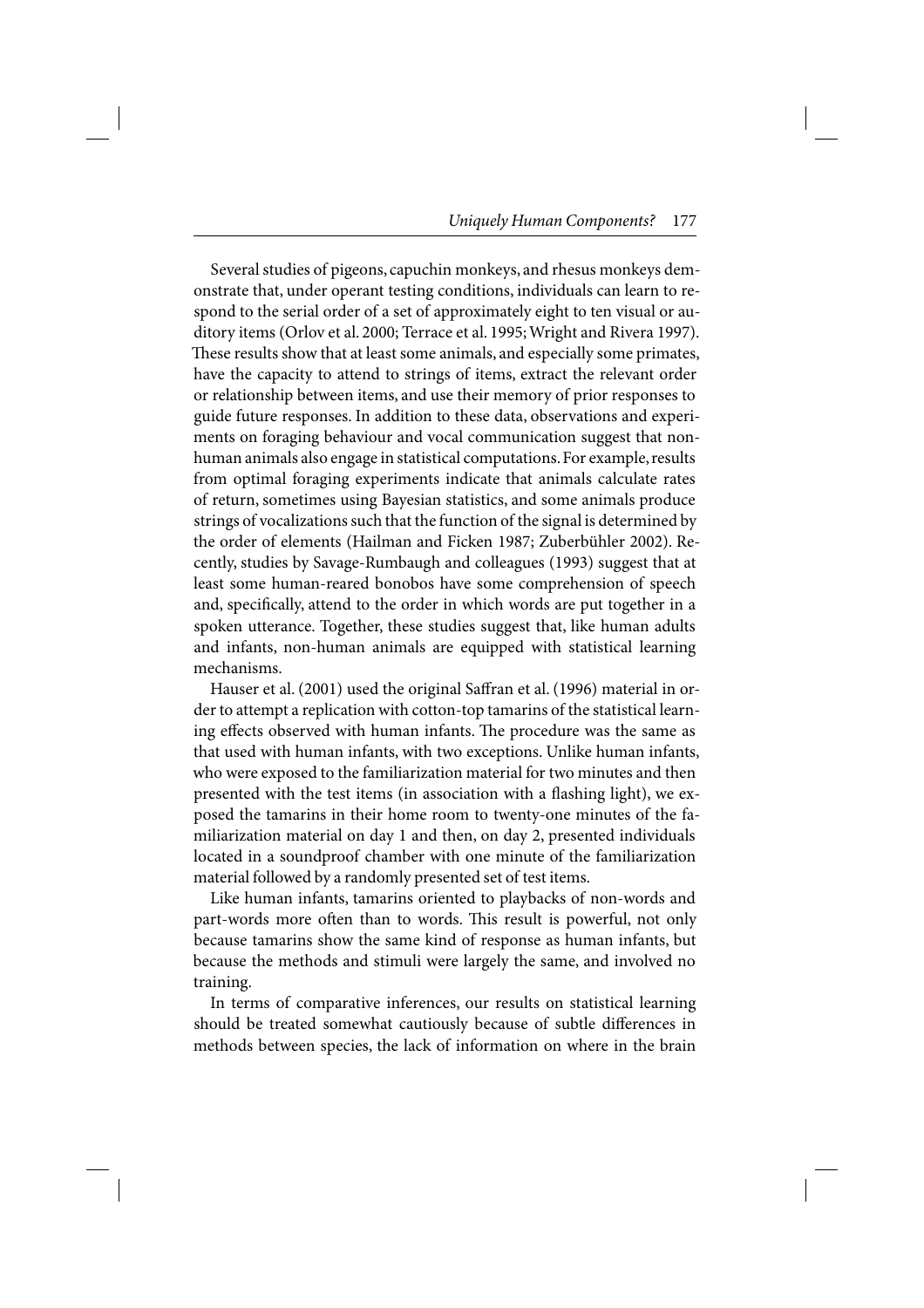such statistics are being computed, and the degree to which such computations can operate over any kind of input (i.e. visual, motoric, melodic). Methodologically, the tamarins received more experience of the familiarization material than did the infants. We provided the tamarins with more input because we were unsure at the time that they would even listen to such synthetic speech, much less orient to it. Nonetheless, future work must establish how much experience is necessary in order to derive the appropriate statistics, and how the properties of certain statistics are either learnable or unlearnable by both humans and non-humans. For example, recent work (Newport et al. in preparation) suggests that both human adults and adult tamarins can learn about non-adjacent statistical relationships, but that the relevant perceptual units may differ between species; during these tasks, humans apparently extract units at the level of the phonemic tier (consonants and vowels), while tamarins extract at both the syllabic and phonemic tier, with the latter restricted to vowels as opposed to consonants. It is now important to ascertain whether human infants are more like tamarins or human adults, and the extent to which different kinds of statistical computation may or may not play a significant role in language acquisition. It is, of course, also important to ascertain which of these computational abilities are uniquely human and uniquely evolved for the purpose of language processing as opposed to other cognitive problems.

#### 9.4 The Future of Comparative Studies

We have argued that a crucial component for discovering how the subsystems underlying speech production and perception evolved is to explore whether such mechanisms operate in other species. Our results show that many of the subsystems that mediate speech production and perception are present either in our closest living relatives or in other, more distantly related species; the work on speech perception also integrates nicely with work on computational issues, including statistical mechanisms for extracting the relationships between abstract variables in a sequence (Hauser et al. 2001; Hauser et al. in press). As a result, we argue, such mechanisms did not evolve for speech production or perception, but for other communicative or cognitive functions. We conclude here with a few comments about the connection between the neurosciences and behavioural studies of speech and language.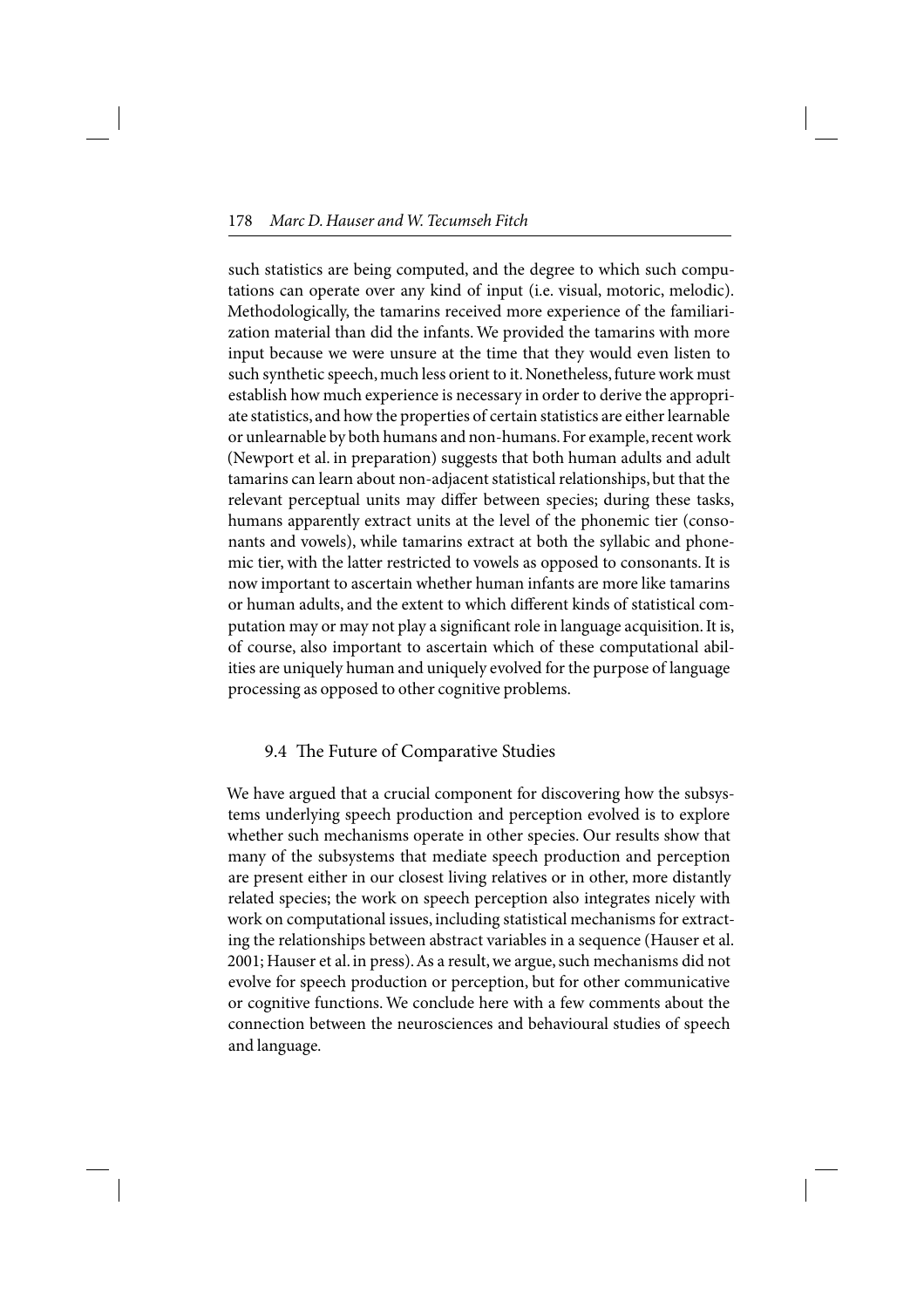Are our verbal abilities unique or not? If we had to place a wager, we would bet that humans share with other animals the core mechanisms for speech perception. More precisely, we inherited from animals a suite of perceptual mechanisms for listening to speech—ones that are quite general, and did not evolve for speech. Whether the similarities across species represent cases of homology or convergence (homoplasy) cannot be answered at present and will require additional neuroanatomical work, tracing circuitry and establishing functional connectivity. What is perhaps uniquely human, however, is our capacity to take the units that constitute spoken and signed language, and recombine them into an infinite variety of meaningful expression (Hauser et al. in press). Although many questions remain, we suspect that animals will lack the capacity for recursion, and their capacity for statistical inference will be restricted to items that are in close temporal proximity. With the ability to test animals and human infants with the same tasks, with the same material, we will soon be in a strong position to pinpoint when, during evolution and ontogeny, we acquired our specially designed system for spoken language.

One direction that is likely to be extremely productive, in terms both of our basic understanding of how human infants acquire a language and of how the brain's representational structure changes over time, is to use nonhuman animals as models for exploring the specific effects of experience on acoustic processing. A major revolution within the neurosciences over the last ten or so years has been the discovery of remarkable plasticity in the adult brain, influenced by experience (Recanzone 2000). This revolution actually started earlier, driven in part by the magnificent findings on some songbird species and their capacity to learn new songs each season (reviewed in Nottebohm 1999). More recent work on mammals (rats and primates) has shown that when an individual engages in repetitive motor routines, or is repeatedly presented with sounds falling within a particular frequency range, the relevant cortical representations are dramatically altered. Similar kinds of effect have been suggested for language acquisition in human infants (Kuhl 2000), as well as for patients suffering from phantom limb (Ramachandran and Blakeslee 1998).

This evidence for cortical plasticity suggests experiments providing animal subjects with specific 'linguistic' experience and then testing for reorganization of perceptual sensitivity. For example, consider the results on tamarins showing a capacity to distinguish two different languages from two different rhythmic groups (i.e. Dutch and Japanese). Studies of human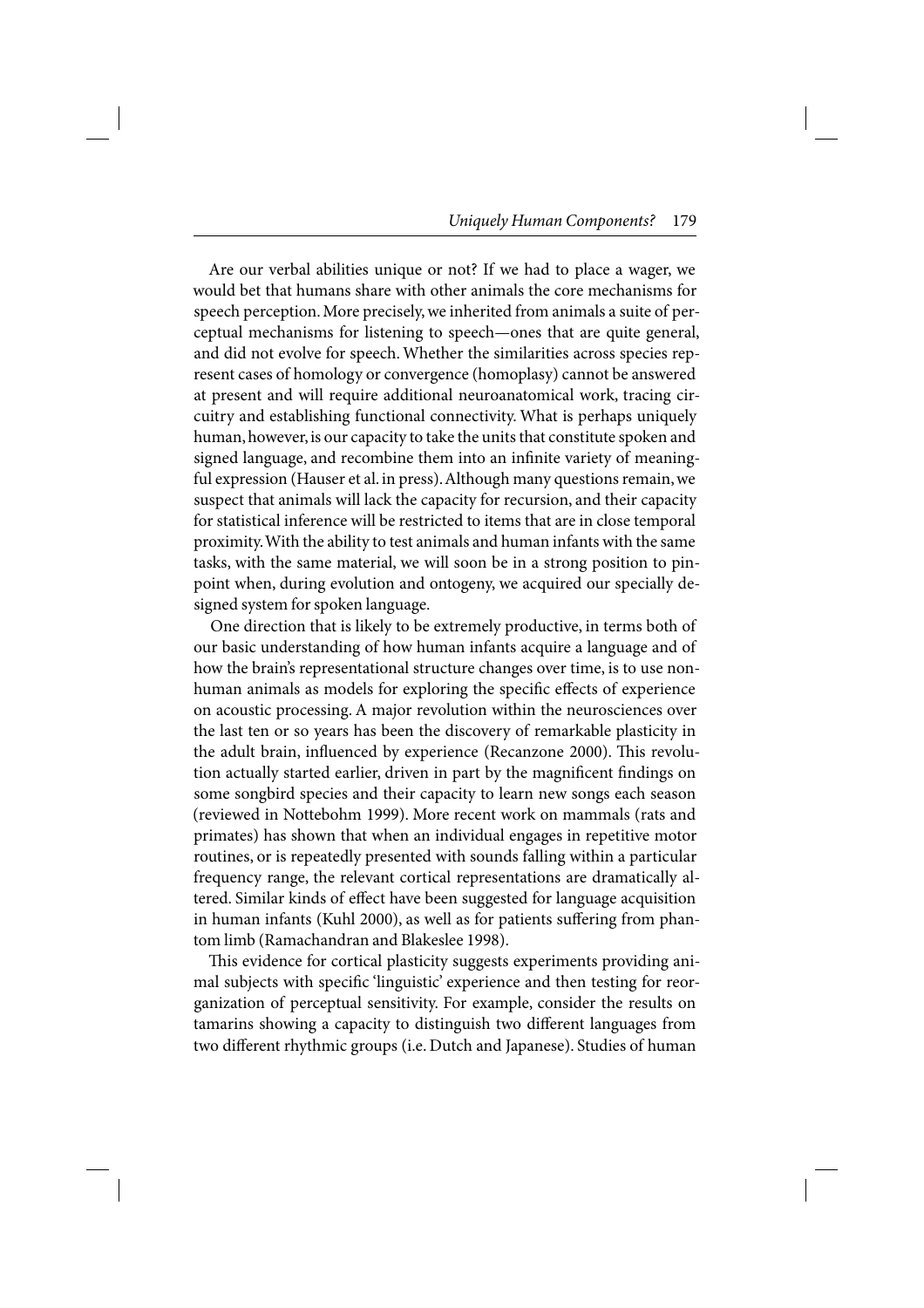infants suggest that whereas natives of one rhythmic group (e.g. French) can discriminate sentences of their own language from sentences of another language within the same rhythmic group (e.g. Spanish), infants exposed to a language that falls outside this rhythmic group can not discriminate French from Spanish. To test whether this rapidly developing selectivity follows from general auditory principles or from a specialized speech mechanism that is uniquely human, we can passively expose animals to one language over a period of weeks or months, and then explore whether such experience influences their capacity to discriminate this 'native' language with other languages, or the capacity to make fine-grained discriminations within the exposed language. Similarly, it is possible selectively to expose captive primate infants at different stages of development, and thereby determine whether there are critical periods for responding to such exposure. These results can then form the basis for further studies exploring the neurophysiology underlying behavioural or perceptual changes.

It is apparent to us (Hauser et al. in press), and many other scientists (Nowak et al. 2002), that the comparative approach will be a critical branch of empirical research into the nature of the human language faculty. At a minimum, comparative research will play the necessary if somewhat negative role of determining, by process of elimination, which components of language are *not* uniquely human or specific to language. More positively, we can expect that the comparative study of brain function, evolution, and development will provide the basis for a future theory of the neural implementation of the language faculty. Such research will combine with detailed behavioural study of animal capabilities to provide insights into the neural and behavioural mechanisms that were present at the evolutionary divergence between chimps and humans, which the evolving language faculty incorporated and elaborated. We foresee an iterative process in which studies on animals help to fractionate the language faculty naturally, 'cleaving nature at its joints', thus providing insight into how brains produce and process sounds, into how genes build brains, and eventually into the specific genetic changes that were necessary for the evolution of the language faculty.

## FURTHER READING

Classics in the evolution of speech that provide a starting point for all further discussion include Lenneberg (1967) and Lieberman (1975; 1984). Lieberman's early work on non-human primate vocal production also provides an early example of the value of comparative work in understanding the evolution of speech—work